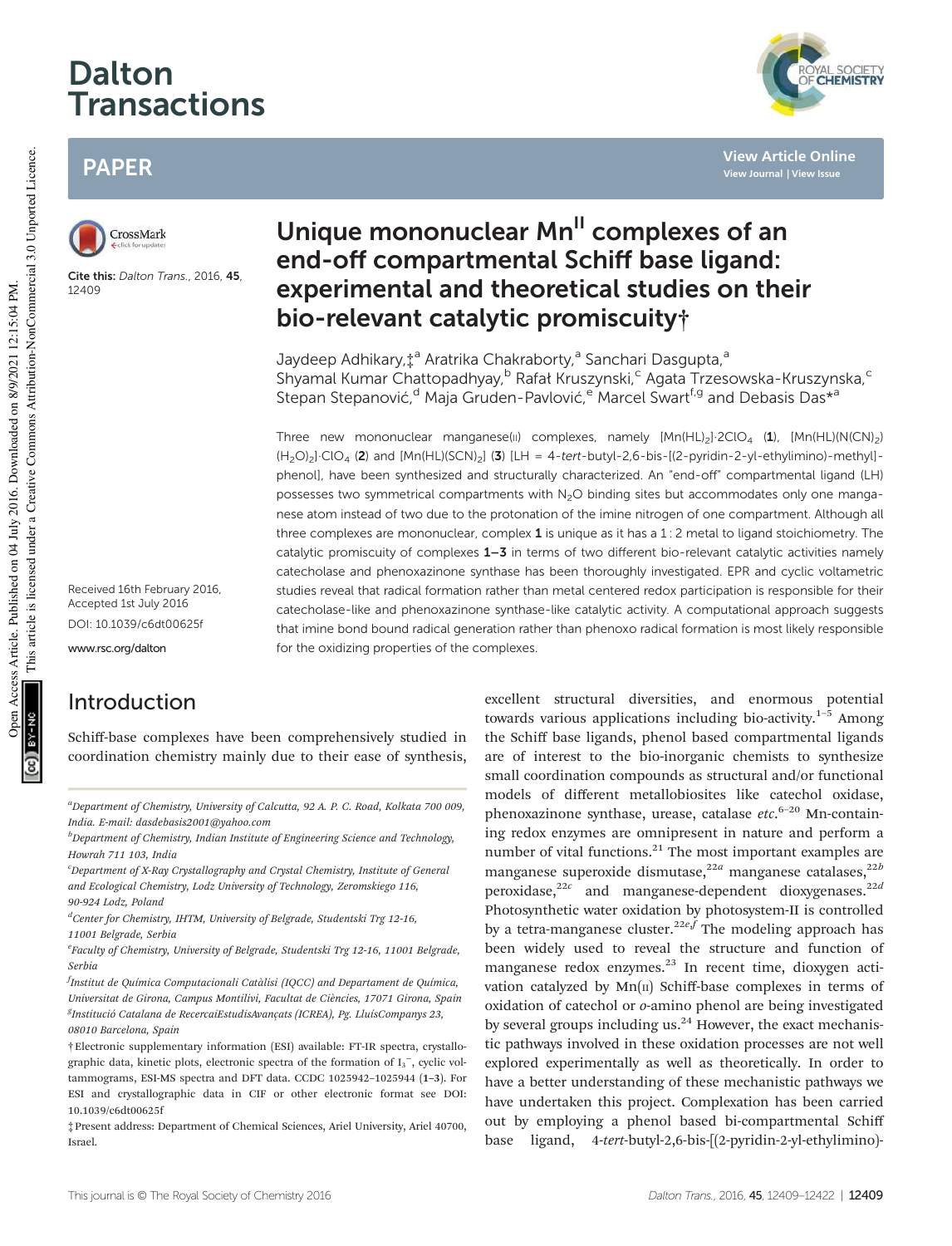

Scheme 1 Synthetic route of complexes 1–3.

methyl]-phenol (LH) and manganese $(n)$  ions. Interestingly, we have got three mononuclear  $Mn^H$  Schiff base complexes of bicompartmental ligand LH (Scheme 1) instead of dinuclear complexes with different metal : ligand stoichiometries. Dioxygen activation in terms of catechol and o-aminophenol oxidation using 3,5-di-tert-butyl catechol (3,5-DTBC) and o-aminophenol (OAPH), respectively, as model substrates catalyzed by our  $Mn(\pi)$  complexes have been thoroughly investigated. A new mechanistic pathway involved in this oxidation has been unveiled by combined experimental and theoretical approaches as is depicted in this communication.

### Experimental sections

#### Methods and materials

Elemental analyses (carbon, hydrogen and nitrogen) were performed using a Perkin-Elmer 240C elemental analyzer. Infrared spectra (4000–500  $\text{cm}^{-1}$ ) were recorded at 27 °C using a Shimadzu FTIR-8400S with KBr pellets. Magnetic susceptibilities were measured at 27 °C using an EG and G PAR 155 vibrating sample magnetometer with  $Hg[Co(SCN)<sub>4</sub>]$  as reference; diamagnetic corrections were made using Pascal's constants. Electronic spectra (800–200 nm) were obtained at 27 °C using a Shimadzu UV-2450 with methanol as the solvent and reference. The cyclic voltammetric measurements were carried out in dry acetonitrile solutions with 0.2 M TEAP as the supporting electrolyte (scan rate = 100 mV s<sup>-1</sup>) employing a CH1106A potentiostat. A three electrode system was used in which the counter and working electrodes were platinum foils and the reference electrode was a Ag/AgCl electrode. EPR experiments were performed at liquid nitrogen temperature (77 K) in methanol, using a JEOL JES-FA200 spectrometer at the X band (9.13 GHz).

All chemicals were obtained from Sigma-Aldrich and used as received.

#### Syntheses of the complexes

Synthesis of  $[Mn(HL)_2]$ (ClO<sub>4</sub>)<sub>2</sub> (1). Complex 1 was synthesized by dropwise addition of an aqueous solution (20 mL) of  $\text{Mn}(\text{ClO}_4)_2$ ·6H<sub>2</sub>O (0.662 g, 2 mmol) to a hot methanolic solution (50 mL) of LH (0.415 g, 1 mmol). The solution turned into light brown color from light yellow. The solution was refluxed

for another 2 h. The resulting solution was put in the dark for crystallization. Light brown single crystals suitable for X-ray data collection were obtained from the filtrate after a week. Yield 72%. Anal. calcd for  $C_{52}H_{59}Cl_2MnN_8O_{10}$ : C, 57.67; H, 5.45; N, 10.35. Found: C, 57.62; H, 5.40; N, 10.28. IR (KBr):  $\nu$ (C=N) 1653 cm<sup>-1</sup>;  $\nu$ (skeletal vibration) 1596 cm<sup>-1</sup>;  $\nu$ (ClO<sub>4</sub><sup>-</sup>) 1086 cm<sup>-1</sup>.

Synthesis of  $[Mn(HL)(N(CN)_2)(H_2O)_2]$ ·ClO<sub>4</sub> (2). Complex 2 was prepared following the same procedure used for complex 1, with an addition of 10 mL aqueous solution of  $\text{NaN}(CN)_2$ (0.178 g, 2 mmol). The resulting solution was stirred for 1 h and the final solution was allowed for slow evaporation. X-ray suitable single crystals of complex 2 were obtained after one week. Yield 79%. C<sub>28</sub>H<sub>34</sub>ClMnN<sub>7</sub>O<sub>7</sub>: C, 50.00; H, 5.06; N, 14.06. Found: C, 49.96; H, 5.01; N, 14.02. IR (KBr):  $\nu$ (C=N) 1648 cm<sup>-1</sup>;  $\nu$ (skeletal vibration) 1533 cm<sup>-1</sup>;  $\nu$ (ClO<sub>4</sub><sup>-</sup>) 1059 cm<sup>-1</sup>;  $\nu(N(CN)_2^-)$  2169, 2219, 2280 cm<sup>-1</sup>.

Synthesis of  $[Mn(HL)(SCN)_2]$  (3). Complex 3 was synthesized by dropwise addition of an aqueous solution (20 mL) of  $MnCl<sub>2</sub>$ (0.125 g, 1 mmol) to a hot methanolic solution (50 mL) of LH (0.415 g, 1 mmol). The solution was allowed to reflux for 1 h in water bath. Then the solution was cooled and allowed to stir in an open atmosphere for an additional 1 h after adding an aqueous solution of NaSCN (0.162 g, 2 mmol). A pale brown colored product appeared from the filtrate after a few days. Single crystals suitable for X-ray diffraction were obtained after the dissolution of the product in acetonitrile. Yield 83%. Anal. calcd for  $C_{28}H_{30}MnN_6OS_2$ : C, 57.42; H, 5.16; N, 14.35. Found: C, 57.38; H, 5.28; N, 14.43 IR (KBr):  $\nu$ (C=N) 1641 cm<sup>-1</sup>;  $\nu$ (skeletal vibration) 1532 cm<sup>-1</sup>;  $\nu$ (SCN<sup>-</sup>) 2063 cm<sup>-1</sup>.

Caution! Transition metal perchlorate complexes are potentially explosive and should be handled in small amounts and with necessary precautions.

#### Crystal structure determination

Prism crystals of 1, 2 and 3 were mounted on a Bruker automatic diffractometer equipped with a CCD detector, and used for data collection. X-ray intensity data were collected under graphite monochromated MoK<sub>α</sub> radiation ( $\lambda = 0.71073$  Å) at temperature 291 K, with an  $\omega$  scan mode. Due to the extremely weak scattering of the X-ray radiation on the crystals of compounds 1 and 3 the reflections inside the Ewald sphere were collected up to  $\theta$  = 23.04 and 22.67° (at higher  $\theta$  angles all reflections were unobservable, and, in the case of compound 1, at lower angles the reflections were weak but well-shaped with relatively large values of  $I/\sigma$ ). It must be noted that such a limitation of the angle did not affect the lucidity of the structural determinations. Details concerning crystal data and refinement are given in Table 1. Examination of reflections on two reference frames monitored after each 20 frames measured showed no loss of the intensity for all measurements. Lorentz, polarization, and numerical absorption multi-scan corrections were applied. The structures were solved by a partial structure expansion procedure. All the non-hydrogen atoms were refined anisotropically using the full-matrix least-squares technique on  $F^2$ . All the hydrogen atoms were found from difference Fourier synthesis after four cycles of anisotropic refinement,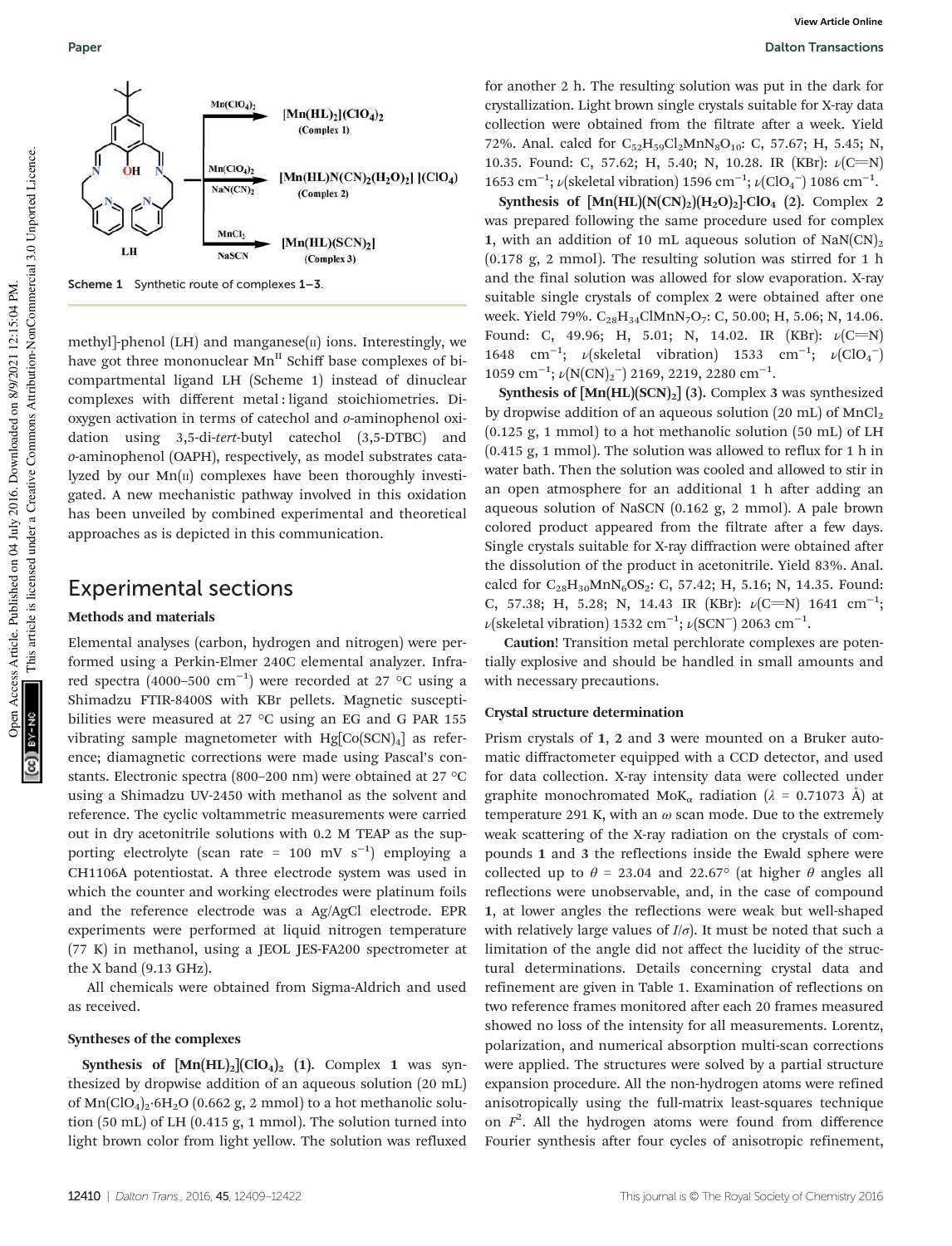| Compound                                                  | $\left( 1\right)$                         | (2)                                       | (3)                                       |
|-----------------------------------------------------------|-------------------------------------------|-------------------------------------------|-------------------------------------------|
| Empirical formula                                         | $C_{52}H_{59}Cl_2MnN_8O_{10}$             | $C_{28}H_{34}ClMnN_7O_7$                  | $C_{28}H_{30}MnN_6OS_2$                   |
| Formula weight                                            | 1081.91                                   | 671.01                                    | 585.64                                    |
| Crystal system, space group                               | Orthorhombic, Fdd2                        | Triclinic, P1                             | Triclinic, P1                             |
| Unit cell dimensions [Å, °]                               | $a = 19.971(2)$                           | $a = 9.8005(5)$                           | $a = 10.4398(10)$                         |
|                                                           | $b = 40.861(6)$                           | $b = 12.8410(6)$                          | $b = 10.9965(10)$                         |
|                                                           | $c = 13.081(2)$                           | $c = 14.5139(7)$                          | $c = 13.7776(18)$                         |
|                                                           | $\alpha$ = 90.00                          | $\alpha = 65.006(1)$                      | $\alpha = 80.040(17)$                     |
|                                                           | $\beta$ = 90.00                           | $\beta = 80.937(1)$                       | $\beta$ = 79.204(12)                      |
|                                                           | $\gamma = 90.00$                          | $\gamma = 70.876(1)$                      | $\gamma = 72.490(9)$                      |
| Volume $\lambda^3$ ]                                      | 10675(3)                                  | 1563.74(13)                               | 1470.2(3)                                 |
| Z, calculated density $[Mg \, m^{-3}]$                    | 8, 1.348                                  | 2, 1.425                                  | 2, 1.323                                  |
| Absorption coefficient $\lceil$ mm <sup>-1</sup> $\rceil$ | 0.412                                     | 0.564                                     | 0.622                                     |
| F(000)                                                    | 4536                                      | 698                                       | 610                                       |
| Crystal size [mm]                                         | $0.290 \times 0.221 \times 0.086$         | $0.254 \times 0.116 \times 0.069$         | $0.205 \times 0.154 \times 0.084$         |
| $\theta$ range for data collection [°]                    | 1.93 to 22.67                             | 1.83 to 26.45                             | 2.32 to 28.41                             |
| Index ranges                                              | $-21 \le h \le 21, -44 \le k \le 44,$     | $-12 \le h \le 12, -15 \le k \le 16,$     | $-13 \le h \le 13, -14 \le k \le 14,$     |
|                                                           | $-14 \le 1 \le 14$                        | $-18 \le 1 \le 17$                        | $-18 \le 1 \le 18$                        |
| Reflections collected/unique                              | 14 575/3482 $[R_{\text{(int)}} = 0.0355]$ | 19 093/6222 $[R_{\text{(int)}} = 0.0287]$ | 19 656/7266 $[R_{\text{(int)}} = 0.0684]$ |
| Min. and max. transmission                                | 0.879 and 0.972                           | 0.914 and 0.970                           | 0.903 and 0.984                           |
| Data/restraints/parameters                                | 3482/1/333                                | 6222/0/448                                | 7266/0/380                                |
| Goodness-of-fit on $F^2$                                  | 1.030                                     | 1.050                                     | 1.016                                     |
| Final R indices $[I > 2\sigma(I)]$                        | $R1 = 0.0372$ , $wR2 = 0.0918$            | $R1 = 0.0378$ , w $R2 = 0.1053$           | $R1 = 0.0672$ , $wR2 = 0.1655$            |
| R indices (all data)                                      | $R1 = 0.0467$ , $wR2 = 0.0989$            | $R1 = 0.0501$ , wR2 = 0.1151              | $R1 = 0.1067$ , $wR2 = 0.1946$            |
| Largest diff. peak and hole $[e \mathring{A}^{-3}]$       | $0.169$ and $-0.300$                      | $0.244$ and $-0.316$                      | 0.929 and $-0.549$                        |

and refined as "riding" on the adjacent atom with the individual isotropic displacement factor equal to 1.2 times the value of the equivalent displacement factor of the parent non-methyl carbon, oxygen and nitrogen atoms and 1.5 times for the parent methyl carbon atoms, except for the hydrogen atoms of compound 2 bonded to the oxygen and nitrogen atoms. The crystal of compound 2 scatters X-ray radiation enough to allow reliable refinement of the isotropic displacement parameters and positions of the hydrogen atoms bonded to the oxygen and nitrogen atoms. The tert-butyl group of compound 3 is disordered over two positions with 0.66 : 0.34 participation of domains. The displacement ellipsoids of minor domain atoms exhibit some prolation and oblation effects, probably as a result of further disorder. The introduction of a third domain leads to unstable refinement, which suggests the presence of some dynamic disorder. The "riding" hydrogen atom positions were idealised after each cycle of refinement. The SHELXS, SHELXL and SHELXTL $^{25}$  programs were used for all the calculations. Atomic scattering factors were incorporated in the computer programs. Selected inter-atomic bond distances and angles are listed in Table S1 (ESI†), and the geometrical parameters of intermolecular interactions are listed in Tables S2 and S3 (ESI†). The perchlorate anion in compound 2 is disordered over two positions (the second domain is rotated along the local three-fold axis passing through the Cl2 and O7 atoms at about 60°) with a 57 : 43 domain ratio. In all compounds some terminal atoms show symptoms of dynamic disorder, visible in the prolating displacement ellipsoids of these atoms.

#### Catecholase like activity of complexes 1–3

In order to confirm the ability of the manganese $(n)$  complexes to oxidize 3,5-DTBC,  $1 \times 10^{-4}$  mol dm<sup>-3</sup> methanolic solutions

of 1–3 were treated with  $1 \times 10^{-2}$  mol dm<sup>-3</sup> (100 equiv.) of 3,5-DTBC under aerobic conditions. The reaction was followed by UV–vis spectroscopy. The kinetics of the 3,5-DTBC oxidation was measured by monitoring the increase of the concentration of the product 3,5-DTBQ. The kinetics for the oxidation of the substrate 3,5-DTBC were determined by the initial rate method at 25 °C. The concentration of the substrate 3,5-DTBC was always kept 10 times higher than that of the complex and the increase of the respective quinone concentration was determined at an ∼410 nm wavelength for each complex. Solutions substrates of concentrations ranging from 0.001 to 0.05 mol dm<sup>-3</sup> were prepared from a concentrated stock solution in methanol. 2 mL of the substrate solution were taken in a 1 cm spectrophotometer quartz cell and followed by the addition of 0.04 mL of 0.005 mol  $dm^{-3}$  complex solution. The dependence of the initial rate on the concentration of the substrate was monitored spectrophotometrically at a particular wavelength. Moreover the initial rate method showed a firstorder dependence on the complex concentration and exhibited saturation kinetics at higher substrate concentrations. Since all the complexes showed saturation kinetics, a treatment based on the Michaelis–Menten model seemed to be appropriate. The binding constant  $(K_M)$ , maximum velocity  $(V_{\text{max}})$ , and rate constant for the dissociation of substrates (*i.e.*, turnover number,  $k_{\text{cat}}$ ) were calculated for the complexes by using the Lineweaver–Burk graph of  $1/V$  vs.  $1/[S]$ , using the equation  $1/V = {K_{\rm M}/V_{\rm max}}{1/[S]} + 1/V_{\rm max}.$ 

#### Detection of hydrogen peroxide in the catalytic reactions

The formation of  $H_2O_2$  during the catechol oxidation reaction was identified following the advancement of the characteristic band for  $I_3$ <sup>-</sup> spectrophotometrically  $(\lambda_{\text{max}} = 353 \text{ nm};$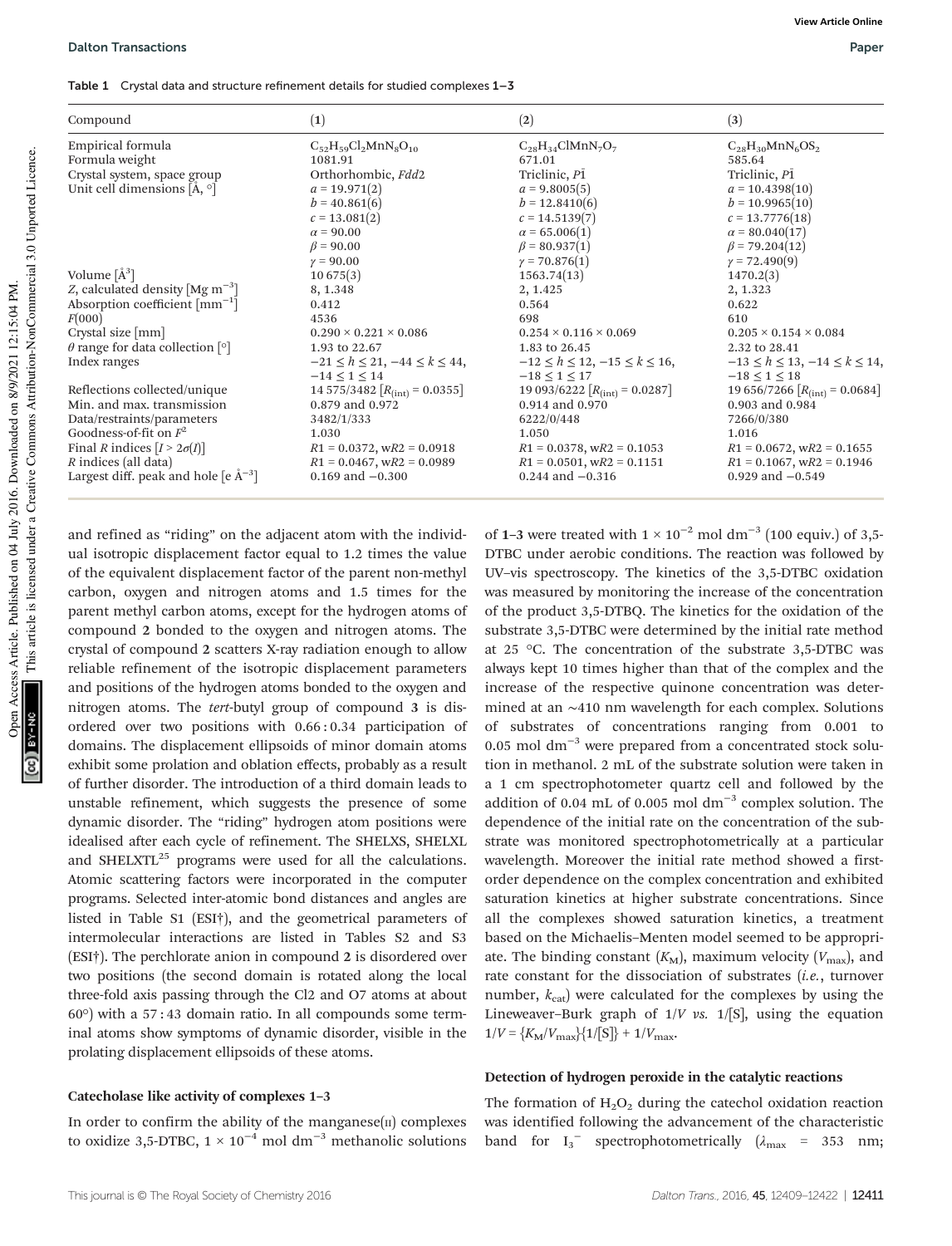$\varepsilon$  = 26 000 M<sup>-1</sup> cm<sup>-1</sup>), upon reaction with I<sup>-26,27</sup> The oxidation reactions of 3,5-DTBC in the presence of different catalysts were carried out as in the kinetic experiments ([Complex] =  $2.5 \times 10^{-5}$  M; [3,5-DTBC] = 50 × 10<sup>-5</sup> M). After completion of the reaction the same volume of water was added and the quinone formed was extracted several times with dichloromethane. The aqueous layer was acidified with  $H_2SO_4$  until the pH is equal to 2 to stop further oxidation, and 1 mL of a 10% solution of KI and a few drops of 3% solution of ammonium molybdate were added. In the presence of hydrogen peroxide, iodine was produced that formed tri-iodide ions with an excess of iodide ions. The reaction rate is slow but increases with increasing concentrations of the acid, and the addition of an ammonium molybdate solution makes the reaction almost instantaneous. The formation of  $I_3^-$  could be examined spectrophotometrically following the development of the  $I_3^-$  band at  $\lambda = 353$  nm ( $\varepsilon = 26000 \text{ M}^{-1} \text{ cm}^{-1}$ ).<sup>4,28</sup>

#### Computational details

All DFT calculations were performed with the Amsterdam Density Functional (ADF) suite of programs. $29,30$  MOs were expanded in an uncontracted set of Slater type orbitals $31$ (STOs) of triple-ζ quality containing diffuse functions and two sets of polarization functions (TZ2P), or a mixture of triple-ζ quality on the metal (TZP) and double-ζ quality (DZP) on all other atoms, in both cases with one set of polarization functions, which we name here as  $TDZP<sup>31</sup>$  Core electrons (1s for  $2<sup>nd</sup>$  period and 1s2s2p for 3<sup>rd</sup> and 4<sup>th</sup> period) were not treated explicitly during the geometry optimizations (frozen core approximation), as it was shown to have a negligible effect on the obtained geometries. $32$  An auxiliary set of s, p, d, f, and g STOs was used to fit the molecular density and to represent the Coulomb and exchange potentials accurately for each SCF cycle.

Geometries were optimized with the QUILD program<sup>33</sup> which uses superior optimization routines based on the adapted delocalized coordinates $34$  until the maximum gradient component was less than  $10^{-4}$  a.u. This computational setup was shown to work well for transition-metal complexes.<sup>35</sup> The starting point for geometry optimizations was the structures obtained from the X-ray diffraction analysis. Energies and gradients were calculated using the BP86 functional $36,37$  and TDZP basis set with the inclusion of Grimme's dispersion  $(D_3)$ correction.<sup>38</sup> The COSMO<sup>39-41</sup> dielectric continuum model was used for implicit treatment of the environment (with methanol as a solvent). $42,43$  Scalar relativistic corrections have been included self-consistently by using the zeroth-order regular approximation (ZORA).44–<sup>46</sup> Subsequent single point calculations that utilize all electron TZ2P basis sets have been performed on all optimized geometries, with  $S12g^{47}$  level of theory.

#### Catalytic oxidation of o-aminophenol

Phenoxazinone synthase like activity of the complexes was examined by the reaction of  $1.0 \times 10^{-4}$  M solutions of the complexes with 0.01 M solution of o-aminophenol (OAPH) in

dioxygen-saturated methanol at 300 K. The reaction was followed spectrophotometrically by monitoring the development of the absorbance at the wavelength of 433 nm which is a characteristic band of the phenoxazinone chromophore.<sup>48,49</sup> To determine the dependence of the rate of the reaction on the substrate concentration and to evaluate various kinetic parameters,  $1.0 \times 10^{-4}$  M solution of the complexes were mixed with the substrate under the pseudo-first-order conditions. Moreover, to check the rate dependency on catalyst concentrations a similar set of experiments were performed at a fixed concentration of the substrate with varying amounts of catalyst. The rate of a reaction was evaluated from the initial rate method, and the average initial rate over three independent measurements was recorded.

### Results and discussion

### Preparation and characterization

A Schiff-base (LH) was synthesized via a 1 : 2 condensation of 2,6-diformyl-4-tertiary-butylphenol and 2-(2-aminoethyl)pyridine in methanol.<sup>7</sup> Complex 1 has been prepared by adding manganese $(n)$  perchlorate hydrate to the methanolic solution of LH. Complex 2 was obtained by adding an excess of sodium dicyanamide to a solution of 1. In the synthesis of complex 3, manganese chloride was used in place of a metal perchlorate salt, followed by the addition of excess sodium thiocyanate. FTIR spectra of complexes 1–3 show bands in the range of 1641–1653 and 1532–1538  $cm^{-1}$  which can be assigned to the C=N stretching and skeletal vibration, respectively (Fig. S1-S3, ESI†). The FTIR bands in the range of 1086–1059 cm−<sup>1</sup> for complexes 1 and 2 are due to the presence of the  $ClO<sub>4</sub>$ <sup>-</sup> group.<sup>50</sup> Complex 2 shows that three IR bands centered at 2159, 2219 and 2280  $cm^{-1}$  correspond to the C=N present at the N(CN)<sub>2</sub><sup>−</sup> moiety. One sharp IR band at 2063 cm<sup>-1</sup> is due to the C=N stretching of the SCN<sup>−</sup> moiety present in complex 3. The effective magnetic moment for complexes 1–3 in the range of 5.85–5.90 B.M. at 300 K is highly consistent with the spin only value (5.92 B.M.) for high spin  $Mn^{\text{II}}$ . The oxidation state of the metal complexes has further been examined by the EPR study in methanol. All the complexes 1–3 exhibit characteristic six line EPR spectra as is expected for octahedral  $Mn<sup>H</sup>$  species (Fig. S4 and S5, ESI†). ESI-MS spectra of all the complexes are presented in Fig. S6–S8 (ESI†). In the ESI-MS spectrum, three peaks for complex 1 can be assigned to  $[H(LH)]^+$ ,  $[Mn(L)]^+$  and [Mn(LH)ClO<sub>4</sub>]<sup>+</sup>, respectively. Complex 2 exhibits peaks at  $m/z =$ 415.25, 468.17, 507.29 and 568.12 which may be assigned to  $[H(LH)]^+$ ,  $[Mn(LH)]^+$ ,  $[Mn(L)K]^+$  and  $[Mn(LH)\{N(CN)_2\}]^+$ , respectively. Similarly for complex 3 peaks at 415.33, 501.34 and 527.32 may be assigned to  $[(LH)H]^+$ ,  $[Mn(LH)CH_3OH]^+$ and [Mn(LH)SCN]<sup>+</sup>, respectively.

#### Description of the crystal structures of complexes 1–3

The Cambridge Structural Database<sup>51</sup> search showed that the bis-Schiff bases derived from 2,6-diformylphenol derivatives and 2-(2-pyridyl)ethylamine usually form dinuclear coordi-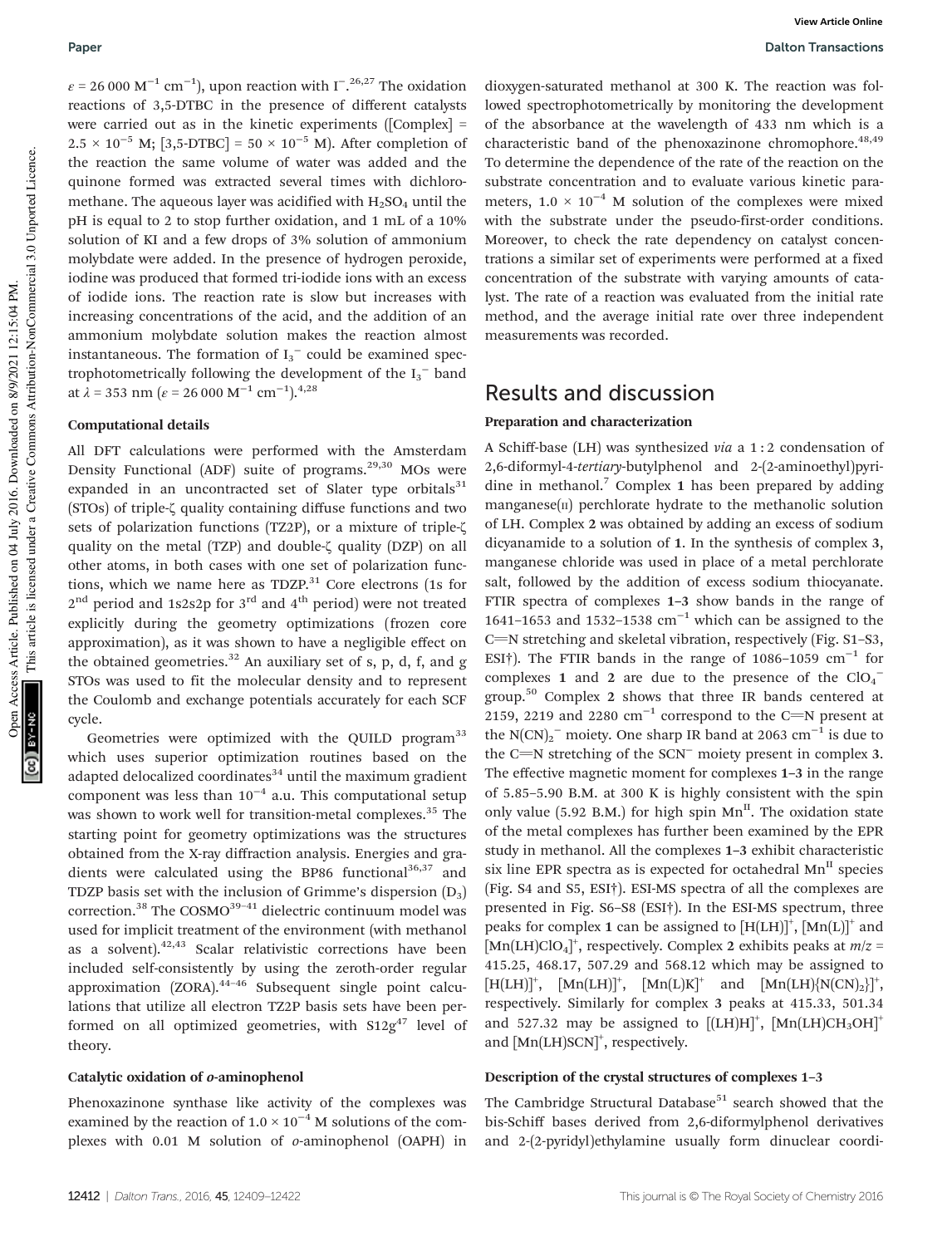#### Dalton Transactions Paper

nation compounds with metal ions. The mononuclear compounds have been obtained only for Mn<sup>II</sup> and Fe<sup>III</sup> ions when the inorganic ions where used as a co-ligand.<sup>52-55</sup> The incorporation of a bridging acetate ligand leads to formation of dinuclear manganese( $\pi$ ) coordination compounds.<sup>52,54</sup>

The crystal structures of complexes 1–3 are presented in Fig. 1–3, respectively. The crystal structure of 1 consists of a  $[Mn(HL)_2]^{2+}$  mononuclear cationic species and perchlorate counter-anions, joined by C–H⋯O hydrogen bonds (Table S3 and Fig. S9, ESI†). It should be noted that a metal to ligand stoichiometry of 1:2 has never been observed in the metal complexes of flexible 2,6-bis[N-(2-pyridylethyl)iminomethyl] phenol ligands.<sup>51</sup> The central manganese atom lies on a twofold axis, thus the coordination entity occupies two asymmetric units and consequently each manganese ion is coordinated by two imino-nitrogen atoms, two pyridine nitrogen atoms and two phenolate oxygen atoms from two ligand molecules. The Mn1-O1 bonds are the strongest ones.<sup>56-59</sup> The bidentate Schiff-base moiety of this compound is not planar, the imine nitrogen atom N1 deviates from the plane defined by O1–C8–C7–C11 atoms by 0.301(6) Å. The MnN<sub>4</sub>O<sub>2</sub> octahedron is rhombically distorted, with the cis-N/O–Mn–N/O angles ranging from  $81.08(15)$  to  $105.40(17)$ °. As in 1 and 2, the second imine nitrogen atom from the Schiff base ligand is not coordinated to the metal centre and it forms an intramolecular hydrogen bond with the phenolate group. The dihedral angle between the phenolate group plane and the sidearm pyridine ring plane is 37.24(22)°, whereas the dihedral angle between the phenolate group plane and coordinated pyridine ring plane is 55.89(13)°.

The asymmetric unit of 2 contains one  $[Mn(HL)(N_3C_2)]$  $(H_2O)_2$ <sup>+</sup> complex cation and a disordered perchlorate ion as



Fig. 2 Molecular structure of compound 2. The disordered domain of the perchlorate ion is indicated by the hollow lines. The hydrogen atoms are omitted for clarity. The ellipsoids are drawn at the 50% probability level. Selected bond lengths (Å) and angles (°): Mn1–O1 2.0784(15), Mn1–O3 2.1784(17), Mn1–N5 2.223(2), Mn1–O2 2.2247(18), Mn1–N3 2.2306(16), Mn1–N4 2.2408(19), N1–C11 1.284(3), N3–C19 1.274(3), C11–N1–C12 126.3(2), C19–N3–C20 117.66(17).



Fig. 3 Molecular structure of compound 3. The disordered domain of the tert-butyl group is indicated by hollow lines. The hydrogen atoms are omitted for clarity. The ellipsoids are drawn at the 50% probability level. Selected bond lengths (Å) and angles (°): Mn1–O1 2.073(2), Mn1– N1 2.185(3), Mn1–N2 2.249(3), Mn1–N5 2.111(3), Mn1–N6 2.091(3), N1– C11 1.271(4), N3–C19 1.280(4), C11–N1–C12 115.7(3), C19–N3–C20 125.6(3).

the counter ion. The organic ligand coordinates to the manga $nese(n)$  ion in the formally neutral zwitterionic form. The coordination sphere geometry of the central atom can be



Fig. 1 The asymmetric unit of compound 1. The hydrogen atoms are omitted for clarity. The ellipsoids are drawn at the 50% probability level. The symmetry generated atoms N1I, N2I, O1I symmetry code: −x + 3/2, −y + 1/2, z. Selected bond lengths (Å) and angles (°): Mn1–O1 2.111(4), Mn1–N1 2.257(4), Mn1–N2 2.226(5), N1–C11 1.273(7), N3–C19 1.283(7), C11–N1–C12 116.1(4), C19–N3–C20 124.5(5).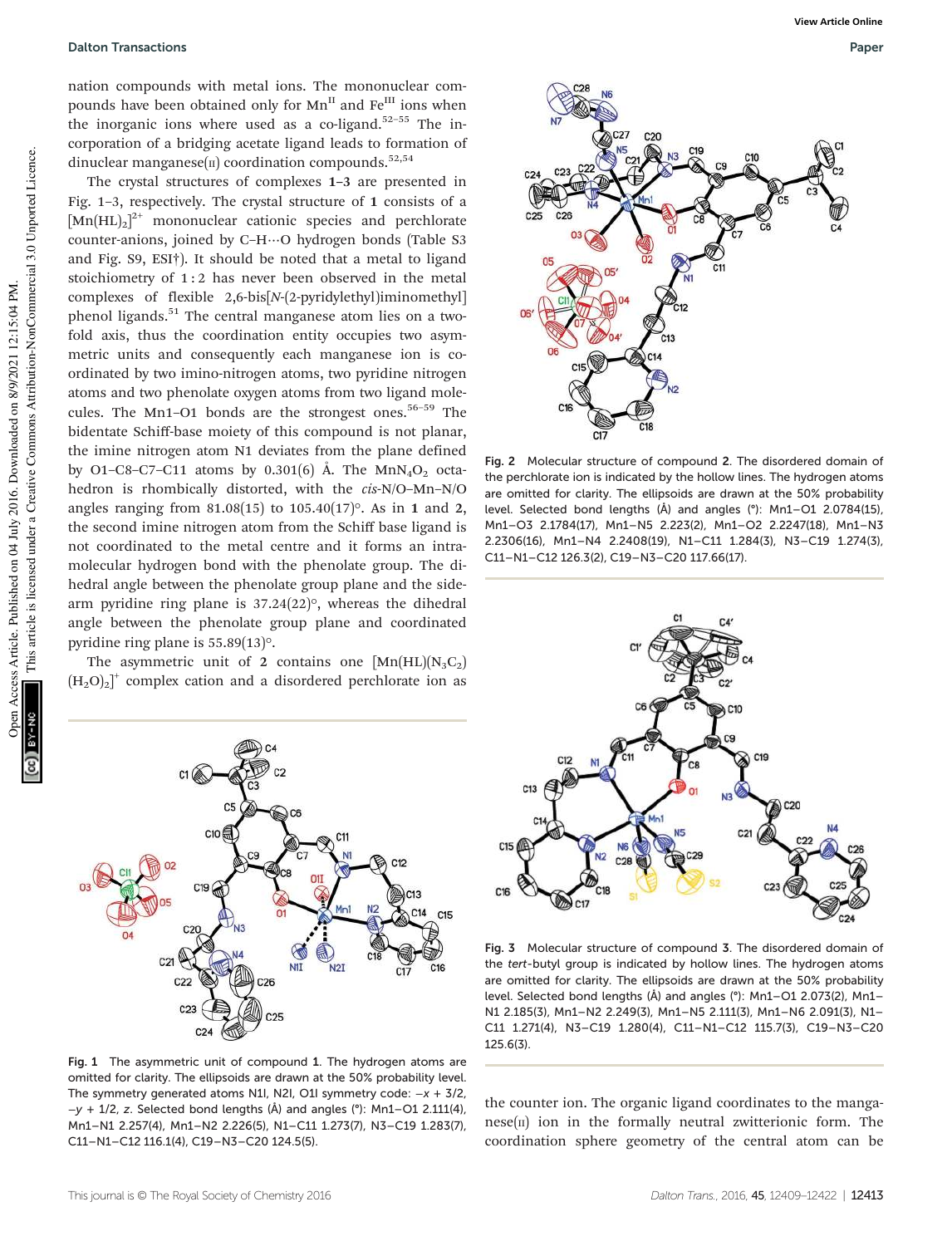described as a slightly distorted octahedron. The calculated bond valences<sup>56-59</sup> indicated that the Mn1-O1 bond (of the phenolate group) is the strongest one whereas the Mn1–O2 (of the water molecule) bond is the weakest one. The methanol oxygen atom in 1 is also weakly bonded to the central ion. As in 1, the coordinated pyridine ring is twisted out of the bisiminomethylphenolate plane by 31.29(8)°. The dicyanamide ions and water molecules are linked by the O–H⋯N hydrogen bonds (Table S3 and Fig. S10, ESI†) forming a dimer via the  $R_2^2(10)$  motif. Further intermolecular O–H…N interactions between the pyridine ring and water molecules expand the complex dimer to the one dimensional chain extending along the crystallographic [01−1] axis. The perchlorate anions are the terminal units of the supramolecular chain, bonded to complex cations via O–H⋯O hydrogen bonds.

The asymmetric unit of 3 contains one neutral [Mn(HL)  $(SCN)<sub>2</sub>$ ] unit. The manganese( $\pi$ ) ion displays a distorted tetragonal–pyramidal coordination geometry formed by the phenolate oxygen atom, the imine and the pyridine nitrogen atoms of 2,6-bis[N-(2-pyridylethyl)iminomethyl]-4-tert-butylphenolate ligand, and two nitrogen atoms of thiocyanate anions. One of the side-arm uncoordinatated imine nitrogen atom is protonated, which allows the formation of an intramolecular N–H⋯O hydrogen bond with the phenolate oxygen atom. The Mn–O and Mn–N bond lengths vary from 2.073(2) to 2.249(3)  $\AA$ , and they are similar to those found for other mononuclear  $Mn<sup>II</sup>$  coordination compounds.<sup>52-54</sup> The intermolecular assembly of 3 is dominated by  $\pi \cdots \pi$  stacking interactions of 6-membered rings of adjacent molecules (Table S3 and Fig. S11, ESI†). The coordinated pyridine ring is twisted out of the bisiminomethylphenolate plane by 18.27(20)°.

The molecular structure of the two synthesized 1 : 1 complexes, 2 and 3, is similar to that of the previously reported mononuclear manganese $(n)$  coordination compounds of 2,6bis[N-(2-pyridylethyl)iminomethyl]-4-methylphenol possessing the azide,<sup>52</sup> the nitrate<sup>53</sup> and the thiocyanate<sup>52–54</sup> ions, respectively. Complex 1 is the first example of a compound crystallizing with a 1 : 2 metal to Schiff base ligand stoichiometry.

#### Electrochemical studies

Cyclic voltammograms for the complexes are presented in Fig. S12–S14 (ESI†). All the complexes show a strong, irreversible reductive wave at  $-1.25$  to  $-1.29$  V, which is assigned to the reduction of the imino moiety of the Schiff base ligand. At more negative potential, complexes 2 and 3 show another quasi-reversible reductive couple at around −1.65, with a peak to peak separation of 110–160 mV, which is attributed to the addition of electrons to the pyridine  $\pi^*$ -orbital of the Schiff base ligand. For complex 1, containing two Schiff base ligands, two pyridine centered reductions are observed at −1.7 and −1.8 V, but the electrode processes are nearly irreversible in nature. On the positive side, for complexes 2 and 3 two irreversible ligand centered oxidations are observed at 0.92 and 1.4 V for complex 2 and at 1.1 V and 1.75 V for complex 3. In the case of complex 1, two quasi-reversible oxidations are observed at 0.45 V ( $\Delta E_{\rm p}$  = 100 mV) and 0.75 V ( $\Delta E_{\rm p}$  = 100 mV),

followed by an irreversible oxidation at 1.5 V. The couple at 0.45 V is tentatively assigned to the  $Mn(m)/Mn(n)$  couple, whereas the other two oxidative responses are probably ligand oxidations. The presence of two phenolato oxygens in the coordination sphere of  $Mn(\pi)$  in complex 1 probably makes it easier to oxidize to  $Mn$ [III] compared to the other two complexes where the  $Mn(m)/Mn(n)$  couple could not be detected.

#### Catecholase like activity

We have examined the catalytic activity of the complexes by evaluating the oxidation of 3,5-di-tert-butylcatechol (3,5-DTBC) via  $O_2$  activation to *o*-quinone in air-saturated methanol solution at 25 °C. All the three mononuclear  $Mn^{\text{II}}$  complexes show significant catalytic oxidation of the substrates as monitored by means of UV–vis spectroscopy. The kinetics for the oxidation of the substrates 3,5-DTBC has been determined by monitoring the increased concentration of the products, 3,5- DTBQ, following the procedure reported in the Experimental section. The spectral scans for complex 1, 2 and 3 are presented in Fig. 4, S15 and S16,† respectively. Enzyme kinetics plots data for complexes 1–3 are reported in Fig. S17–S22 (ESI†). Analysis of the experimental data shows that the Michaelis binding constant  $(K_M)$  values are significantly different from each other and they vary in a wide range from  $1.7 \times 10^{-2}$  to  $1.08 \times 10^{-3}$ , whereas the  $V_{\text{max}}$  values for all the complexes are very similar and vary in a narrow range from  $2.883 \times 10^{-5}$  to  $1.68 \times 10^{-5}$ . Kinetic parameters for complexes 1–3 are shown in Table 2. Table 3 represents the  $k_{cat}$  values of some previously reported transition metal complexes.4,16,24,53,60 Upon comparison of Tables 2 and 3, it may be stated that our synthesized complexes belong to the highly efficient catalyst group, where the order of their activity is 1 >  $2 \geq 3$ . We can also conclude that the transition metal complexes undergoing ligand centred catechol oxidation have a higher  $k_{\text{cat}}$  value than that of the metal complexes having



Fig. 4 UV–vis spectra of (i) complex 1, (ii) 3,5-DTBC, and (iii) changes in UV–vis spectra of complex 1 upon addition of 3,5-DTBC observed after each 5 min interval.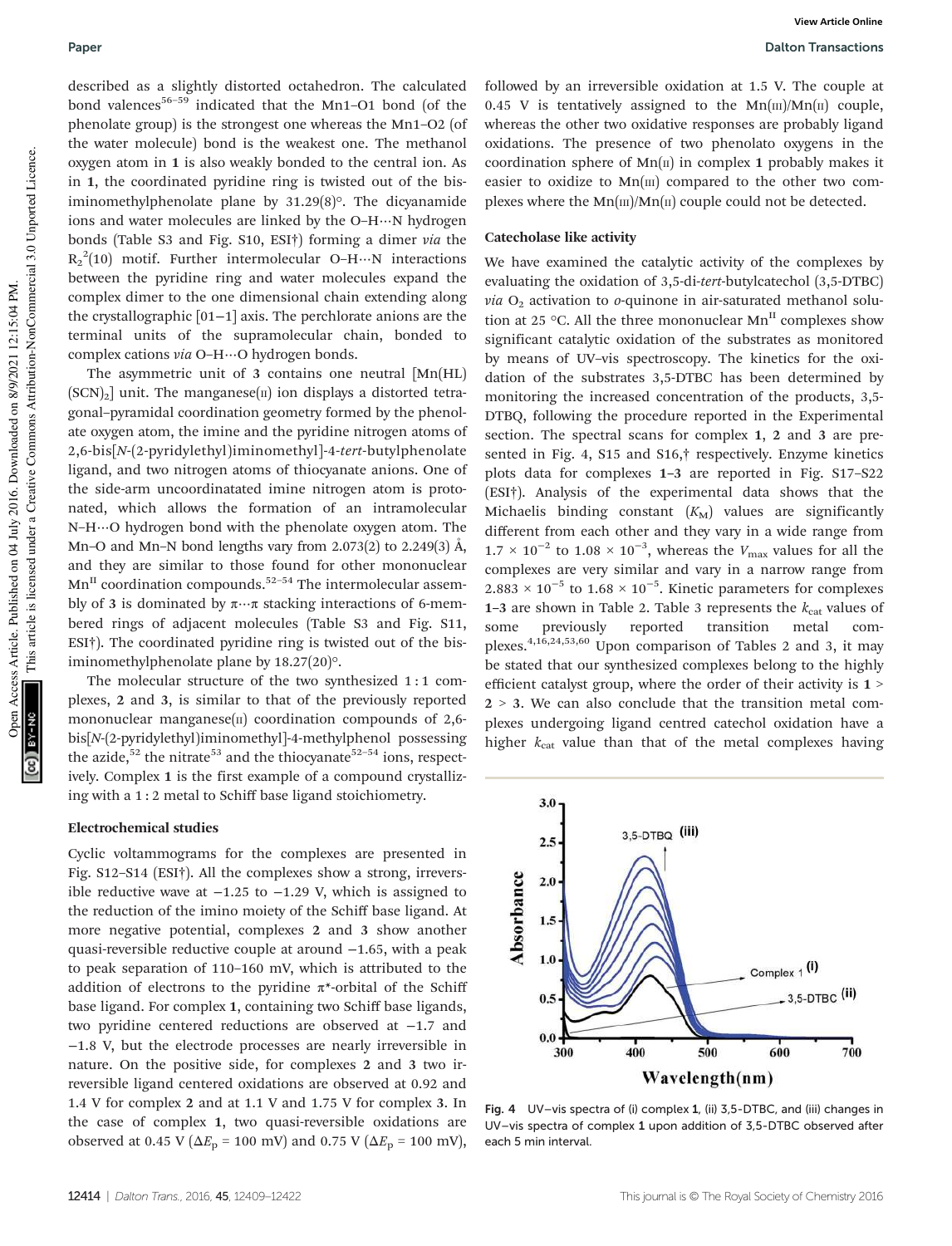Table 2 Kinetic parameters of catecholase like activity for complex 1-3

| $V_{\rm max}$ (M s <sup>-1</sup> ) | $K_{\mathbf{M}}(\mathbf{M})$ | $k_{\rm cat}~({\rm h}^{-1})$ |
|------------------------------------|------------------------------|------------------------------|
| $2.883 \times 10^{-5}$             | $1.7 \times 10^{-2}$         | 1038                         |
| $2.420 \times 10^{-5}$             | $1.08 \times 10^{-3}$        | 871.2                        |
| $1.680 \times 10^{-5}$             | $4.105 \times 10^{-3}$       | 604.8                        |
|                                    |                              |                              |

metal centered catechol oxidation properties. On the basis of the ESI-MS study, complexes 1, 2 and 3 should exist in solution as  $\text{[Mn(LH)ClO}_4]^{\text{+}}$ ,  $\text{[Mn(LH)_{N(CN)_2}]^{\text{+}}}$ , and  $\text{[Mn(LH)SCN]}^{\text{+}}$ , respectively. Due to their non-coordinating nature perchlorate ions generally act as counter anions and consequently the overall charge of complex 1 is +2. On the other hand due to the coordinating ability of  $N(CN)_2$ <sup>-</sup> and  $SCN^-$  they should be present in the inner coordination sphere imparting +1 overall charge for both complexes 2 and 3, respectively. It is quite evident that higher the effective charge on the metal ion higher will be the catalyst–substrate interactions followed by higher efficiency, as is observed in the case of complex 1. Structural characterization reveals that Mn–N bond distances with  $N(CN)_2$  and (NCS) are 2.223 and 2.165 Å for complexes 2 and 3, respectively. A longer Mn–N bond distance for complex

2 causes easy dissociation to accommodate the incoming substrate 3,5-DTBC to a greater extent, thereby showing higher activity over complex 3. In order to get insight into the nature of possible complex–substrate intermediates, the ESI-MS positive spectra of a 1 : 50 mixture of complex 1 (most active) and 3,5-DTBC in methanol are recorded after 5 minutes of mixing, and the spectra is depicted in Fig. S23 (ESI†). The peak at  $m/z = 690.3265$  can be assigned to the 1:1 complex-substrate aggregate,  $[Mn(L)(3,5-DTBC)]^+$ . The rest of the peaks at  $m/z =$ 468.1732, 415.2570 and 243.1356 can be considered as  $[Mn(L)]^+$ ,  $[H(LH)]^+$  and  $[3,5-DTBQ-Na]^+$ , respectively.

To find out the exact pathway of 3,5-DTBC oxidation, we performed the EPR experiment of only complex as well as a mixture of a complex and 3,5-DTBC. The only complex has six line spectra, which implies the  $Mn^{2+}$  systems. But the EPR signal of a mixture of 3,5-DTBC and complex 1 (as representative) has one extra peak at 337 mT ( $g = 1.999$ ) along with six lines (Fig. 5). The EPR signal at  $g = 1.999$  is undoubtedly due to the generation of an organic radical. We have already reported that the generation of an imine bond radical ( $g \approx 2$ ) is responsible for catechol oxidation.<sup>4,7,61</sup> It is now essential to know whether dioxygen reduces to water or  $H_2O_2$  during the oxidation process. The oxidation of  $I^-$  to  $I_2$  followed by the

Table 3  $k_{cat}$  values of some previously reported transition metal complexes

| Catalyst <sup>a</sup>                                                                                                                                                                     | Solvent        | $k_{\rm cat}$ $(h^{-1})$ | Ref.year                                     |
|-------------------------------------------------------------------------------------------------------------------------------------------------------------------------------------------|----------------|--------------------------|----------------------------------------------|
| $(1)$ $[Ni^{\text{II}}L^1(H_2O)_3]I_2\cdot H_2O$                                                                                                                                          | Methanol       | 92.7                     | $4^{2013}$                                   |
| $(2)$ [Ni <sup>II</sup> (L <sup>I</sup> ) <sub>2</sub> (NCS) <sub>2</sub> ]                                                                                                               | Acetonitrile   | 64.1                     | $60a^{2012}$                                 |
| $(3)$ $\left[Cu^{II}(L^7)Cl\right]Cl$                                                                                                                                                     | Methanol       | 11.16                    | $60b^{2011}$                                 |
| $(4)$ $\rm \left[Cu_2^II(H_2L)\right]\left(\mu\text{-}OH\right)]$ $\rm \left(CIO_4\right)_2$                                                                                              | Methanol       | 28.74                    | $60c^{2008}$                                 |
| $(5)$ Cu <sup>II</sup> diep                                                                                                                                                               | Water-methanol | 63                       | $60d^{2012}$                                 |
| (6) $[Mn^H(6'Me_2indH)(H_2O)_2(CH_3CN)](ClO_4)_2$                                                                                                                                         | <b>DMF</b>     | 48.9                     | $60e^{2008}$                                 |
| $(7)\left[\text{Mn}^{\text{II}}(\text{HL})(\text{H}_2\text{O})_3[(\text{NO}_3)_2\cdot(\text{H}_2\text{O})]\right]$                                                                        | Methanol       | 2160                     | $53^{2011}$                                  |
| $(8)$ $\bar{[Mn^{\text{II}}(HL)(SCN)_{2}(H_{2}O)] \cdot 0.5H_{2}O}$                                                                                                                       | Methanol       | 1440                     | $53^{2011}$                                  |
| $\hat{\mathcal{O}}(\Theta)$ $\bar{\mathcal{O}}(\mathrm{Mn}^{\mathrm{II}}(\mathrm{HL})(\mathrm{N}(\mathrm{CN})_2)(\mathrm{H}_2\mathrm{O})_2)[\mathrm{NO}_3)\cdotp \mathrm{H}_2\mathrm{O}]$ | Methanol       | 720                      | $53^{2011}$                                  |
| $(10)$ $[Mn^{\text{II}}(L1)(SCN)_{2}(H_{2}O)]$                                                                                                                                            | <b>DMSO</b>    | 607.08                   | $24c^{2016}$                                 |
| $(11)$ $\bar{[Mn_2^{\text{II}}(L1)(OAc)_2](BPh_4)}$                                                                                                                                       | <b>DMSO</b>    | 853.38                   | $24c^{2016}$                                 |
| $(12)\,\mathrm{[Mn_2^II(L2)(OAc)_2(dca)]_n}$                                                                                                                                              | <b>DMSO</b>    | 255.19                   | $24c^{2016}$                                 |
| $(13)\left[\text{Cu}_{2}^{\text{II}}(\text{L}^{\text{Me}},\text{Me}-\text{O})(\text{OH})(\text{OClO}_{3})\right]\left[\text{ClO}_{4}\right]\text{MeCN}$                                   | Methanol       | 564                      | $16^{2012}$                                  |
| $(14)$ $[Mn^{\text{th}}L^1(OOCH)(OH_2)]$                                                                                                                                                  | Acetonitrile   | 936.64                   | $60f^{2012}$                                 |
| $(15)$ [Mn <sup>III</sup> L <sup>2</sup> (OH <sub>2</sub> ) <sub>2</sub> ][Mn <sub>2</sub> (L <sub>2</sub> <sup>2</sup> (NO <sub>2</sub> ) <sub>3</sub> ]                                 | Acetonitrile   | 365.34                   |                                              |
| $(16)\left[\text{Mn}_2^{\text{III}}\text{L}^2\text{(NO}_2)\right]$                                                                                                                        | Acetonitrile   | 1432.74                  |                                              |
| $(17)$ $\bar{[Mn}^{\text{III}}L^2Cl\cdot 4H_2O]$                                                                                                                                          | Methanol       | 247                      | $60f^{2012}$<br>$60f^{2012}$<br>$60g^{2009}$ |
| $(18)$ Mn <sup>III</sup> L <sup>3</sup> Cl·4H <sub>2</sub> O]                                                                                                                             | Methanol       | 360                      | $60g^{2009}$                                 |
| $(19)$ $\mathrm{[Mn^{III}L^{4}Cl\cdot 4H_{2}O]}$                                                                                                                                          | Methanol       | 720                      |                                              |
| $(20)\, \mathrm{[Mn_2^IV(L_A^1)_2(L^{1**})]}$                                                                                                                                             | DCM            | 12.60                    | $60\tilde{h}^{2004}$                         |
| $(21)\left[\text{Mn}^{\text{IV}}(\text{L}_\text{A}^2)(\text{L}^2)\right]$                                                                                                                 | <b>DCM</b>     | 21.30                    | $60h^{2004}$                                 |
| $(22)\left[\text{Mn}^{\text{IV}}(\text{L}_\text{A}^3)(\text{L}^3)\right]_2$                                                                                                               | <b>DCM</b>     | 55.20                    | $60h^{2004}$                                 |
| $(23)\left[\text{Mn}^{\text{IV}}(\text{L}_\text{A}^4)(\text{L}_\text{-}^4)\right]$                                                                                                        | <b>DCM</b>     | 14.80                    | $60h^{2004}$                                 |
| $(24)$ $\left[\text{Mn}^{\text{IV}}(\text{L}_A^5)(\text{L}_2^5)\right]$                                                                                                                   | <b>DCM</b>     | 34.14                    | $60h^{2004}$                                 |
| $(25)\left[\text{Mn}^{\text{IV}}(\text{L}_\text{A}^6)(\text{L}_\text{a}^6)\right]$                                                                                                        | <b>DCM</b>     | 16.32                    | $60h^{2004}$                                 |
| $(26)\left[\text{Mn}^{\text{IV}}(\text{L}_\text{A}^7)(\text{L}^7)\right]_2$                                                                                                               | DCM            | 15.60                    | $60h^{2004}$                                 |

 $a(1)$  HL<sup>1</sup> = 2-[(2-piperazin-1-ylethylimino)methyl]phenol; (2) HL<sup>1</sup> = 2-[1-(3-methylaminopropylamino)ethyl]phenol; (3) HL<sup>7</sup> = 6-(bispyrazol-1-ylmethylamino)hexan-1-ol; (4) H<sub>3</sub>L = 2,6-bis[{{(2-hydroxybenzyl)(N',N'-(dimethylamino)ethyl)}amino}methyl]-4-methylphenol; (5) diep = 2,8-dimethyl-5,11-bis (pyridin-2-ethyl)-1,4,5,6,7,10,11,12-octahydroimidazo[4,5-h]imidazo[4,5-c][1,6]-diazecine; (6) 6′Me2indH = 1,3-bis(6′-methyl-2′-pyridylimino)isoindoline; (7-9) HL = 2,6-bis{2-(N-ethyl)pyridineiminomethyl}-4-methylphenolato; (10, 11) HL1 = 2-formyl-4-chloro-6-N-ethylmorpholine-iminomethylphenol; (12) HL2 = 2-formyl-4-methyl-6-N-ethylpyrrolidine-iminomethyl-phenol; (13) L<sup>Me,Me</sup> = 1,3-bis[(N,N,N'-trimethylaminoethyl)aminomethyl] benzene; (14) L<sup>1</sup> = 2,7-bis(2-hydroxyphenyl)-2,6-diazaocta-2,6-diene; (15, 16) L<sup>2</sup> = 1,7-bis(2-hydroxyphenyl)-2,6-diazahepta-1,6-diene); (17) L<sup>2</sup> = N,N-1methylethylenebis(3-formyl-5-methylsalicylaldimine); (18)  $L^3 = N_1N-1$ , dimethylethylenebis(3-formyl-5-methylsalicylaldimine); (19)  $L^4 = N_1N$ -cyclo-<br>hexenebis(3-formyl-5-methylsalicylaldimine); (20)  $L^1 = 1$ ,3-bis(4,6-di anilino)-4,6-di-tert-butylphenol; (25) L<sup>6</sup> = 2-(3,5-dichloro-anilino)-4,6-di-tert-butylphenol; (26) L<sup>7</sup> = 2-(3,5-dimethoxy-anilino)-4,6-di-tert-butylphenol.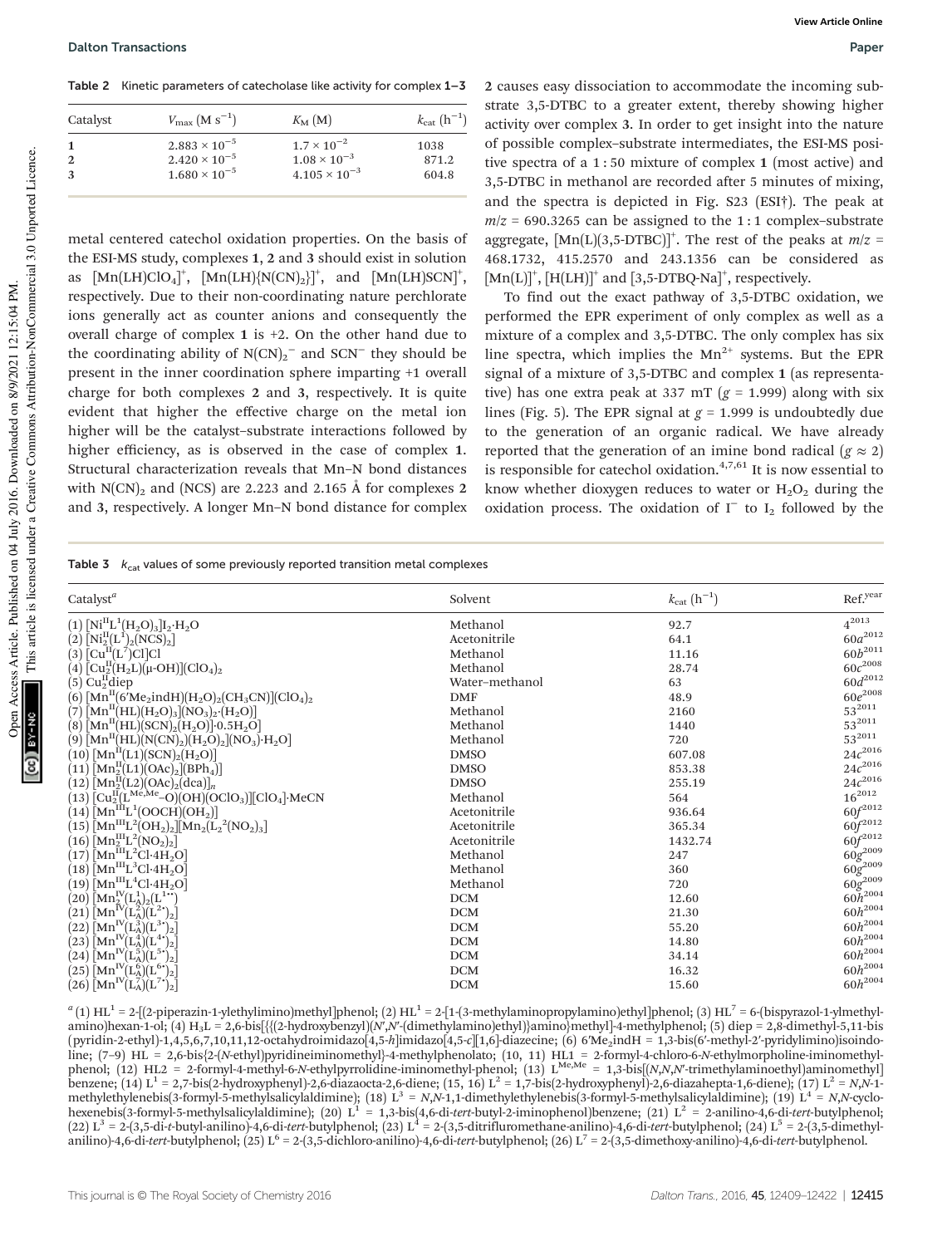

Fig. 5 EPR spectra of complex 1 and the mixture of complex 1 and 3,5- DTBC in methanol.

generation of  $I_3^-$ , as is evident from the UV-vis spectral study of the solution (Fig. S24, ESI†) obtained after a suitable workup of the mixture of catechol, complex, and KI (see the Experimental section), clearly hints that dioxygen is reduced to  $\rm H_2O_2$ , as reported by other investigators also.<sup>60a</sup> An experiment to detect the formation of  $H_2O_2$  was also carried out separately

in the absence of oxygen as well as in the absence of 3,5-DTBC. In both cases we did not find any indication for the formation of  $H_2O_2$ , suggesting that both the substrate and oxygen are required together for the generation of  $H_2O_2$ . Quantitative estimation of  $H_2O_2$  performed at different time intervals was carried out as reported earlier.<sup>15</sup> The results suggest that the amount of  $H_2O_2$  is nearly twice that of the amount of 3,5-DTBQ (Fig. S25, ESI†). This observation also strengthens our proposed mechanism for the catecholase like oxidation (vide infra).

In addition to the generation of imine bond radicals, there are also some reports of phenoxo radical species which are accountable for catechol oxidation. $62-66$  Now to rationalize the exact pathway for our complexes we performed DFT calculation (vide infra).

A blank experiment, carried out with only  $Mn^{2+}$  salt and 3,5-DTBC in the absence of the ligand and another blank experiment with only ligand and 3,5-DTBC in the absence of the Mn<sup>2+</sup> salt, showed no band around ~400 nm in the UV–vis spectra, suggesting the effectiveness of our complexes.

#### Computational study

In order to investigate the assumed reaction mechanism we employed density functional theory (DFT) calculations. A characteristic feature of open-shell transition-metal ions in general is that several electronic configurations are accessible



Fig. 6 Proposed mechanistic cycle for catecholase-like activity of complex (1) with 3,5-di-tert-butylcatechol.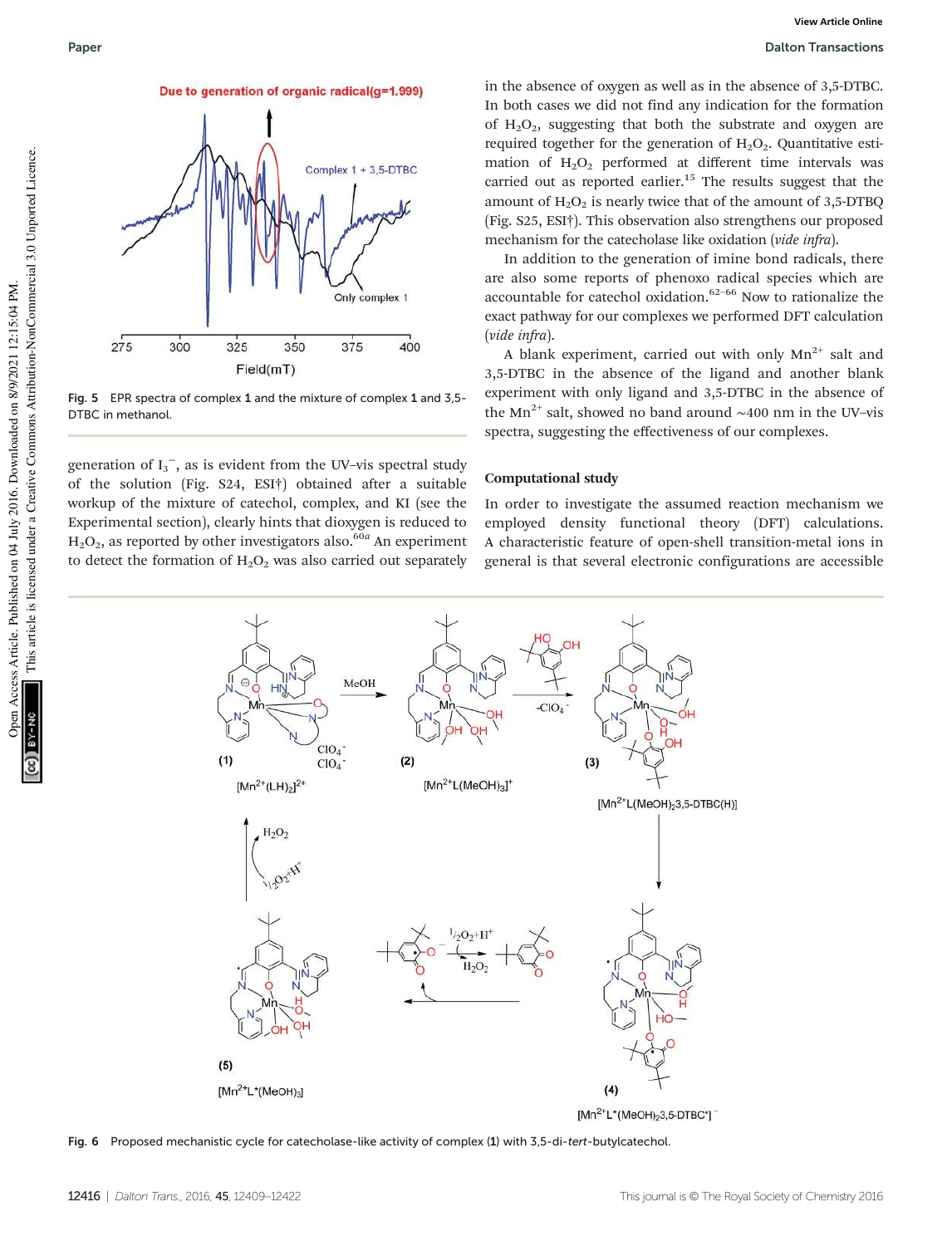#### Dalton Transactions Paper

that may give rise to a number of different spin states, where the preferred one is determined by various factors. Since  $Mn^{2+}$ can be either in high-spin (HS), intermediate (IS), or low-spin (LS) state, in order to determine the ground state we performed calculations at the S12g/TZ2P//BP86-D3/TDZP levels of theory, $31,36-38,46$  including scalar relativistic<sup>29,67</sup> and solvation effects, $39,41,42$  which has been proven to be accurate for the spin-state energetics.<sup>35,68,69</sup> The proposed mechanistic cycle is given in Fig. 6.

The radicals in structures (4) and (5) can in principle be localized at the imine bond or at the phenoxy oxygen, see Fig. 7.



Fig. 7 Plausible structures of radical intermediate (4).



Fig. 8 Spin density of intermediate (4). chromophore.

Our DFT calculations revealed that the active intermediate should be the high spin  $Mn(\pi)$  complex with the radical localized at the imine, Fig. 8. The spin density from the metal is slightly delocalized over the ligating atoms that can stabilize it with conjugation (pyridine and imine nitrogens and catechol oxygen). Besides at the metal, an excess of spin density can be observed at the imine and catechol carbons (which is further delocalized in tiny portions over conjugated positions). Hence according to our calculations the formation of an imine radical (4) is preferred.

The results for the spin state calculations are given in Table 4. The abbreviations for the complexes and ligands are explained in Fig. 9.

As can be seen, for structures  $(1-3)$ ,  $Mn^{2+}$  is in the HS state, as expected. For structures (4–5), only the HS state has the required electronic structure (with an excess of spin density on imine and catechol) in order to be considered as a catalytically active intermediate. Lower spin states cannot be in the appropriate electronic structure (and it is unlikely that they participate in the catalytic cycle). Additionally, in the case of intermediate spin states, the MeOH dissociated (bond distances are about 2.5 angstroms and even more).

#### Phenoxazinone synthase activity

Catalytic oxidation of 2-aminophenol (OAPH) was examined spectrophotometrically in dioxygen-saturated methanol solution at 30 °C. In order to confirm the ability of the manganese $(\text{II})$ complexes to oxidize OAPH,  $1.0 \times 10^{-4}$  M methanolic solutions of the three complexes were treated with a 0.01 M solution of OAPH under aerobic conditions. The course of the reaction was followed by UV–Vis spectroscopy, and a representative time-resolved spectral profile for a period of 2 h after the addition of OAPH is shown in Fig. 10 for 1. The spectral scans for complexes 2 and 3 are shown in Fig. S26 and S27,† respectively (ESI†). The spectral scan reveals the progressive increase of the peak intensity at ca. 424 nm, a characteristic of phenoxazinone chromophores, suggesting the catalytic oxidation of OAPH to 2-aminophenoxazine-3-one under aerobic conditions.<sup>70</sup> A blank experiment without a catalyst under identical conditions does not show significant increase in the band intensity at 424 nm. These spectral behaviors unambiguously demonstrate that all the complexes are active catalysts for the aerial oxidation of OAPH to the corresponding phenoxazinone

Table 4 Spin state energies<sup>a</sup> (S12g/TZ2P//BP86-D<sub>3</sub>/TDZP) for complex species (1–5) from the catalytic cycle described in Fig. 6

|           |       |       |       | Spin state $\left[ \text{Mn}^{2+}(LH)_2 \right]^{2+}(1) \left[ \text{Mn}^{2+}(L(\text{MeOH})_3)^+(2) \left[ \text{Mn}^{2+}(L(\text{MeOH})_23,5-\text{DTBC(H)} \right] (3) \left[ \text{Mn}^{2+}(L^*(\text{MeOH})_23,5-\text{DTBC*} \right]^{-}(4) \left[ \text{Mn}^{2+}(L^*(\text{MeOH})_3)^+(5) \left[ \text{Mn}^{2+}(L^*(\text{MeOH})_3)^+(5) \left[ \text{Mn}^{2+}(L^*(\text{MeOH})$ |             |
|-----------|-------|-------|-------|-----------------------------------------------------------------------------------------------------------------------------------------------------------------------------------------------------------------------------------------------------------------------------------------------------------------------------------------------------------------------------------------|-------------|
| LS        | 9.28  | 25.25 | 28.23 | $0.34^{b}$                                                                                                                                                                                                                                                                                                                                                                              | $18.53^{c}$ |
| <b>IS</b> | 10.53 | 8.47  | 14.13 | $-12.01^{b,d}$                                                                                                                                                                                                                                                                                                                                                                          | $-2.81^{d}$ |
| <b>HS</b> |       |       |       |                                                                                                                                                                                                                                                                                                                                                                                         |             |

a Scalar relativistic corrections and solvation effects included in both geometry optimization and single-point energy calculations. <sup>b</sup> This structure does not correspond to intermediate 4, there is no radical on the catechol. <sup>"</sup> Structure with no excess of spin density on any atom, *i.e.* a pure closed-shell singlet state.  $d$  Methanol dissociated away.

Open Access Article. Published on 04 July 2016. Downloaded on 8/9/2021 12:15:04 PM.

Access Article. Published on 04 July 2016. Downloaded on 8/9/2021 12:15:04 PM.

This article is licensed under a Creative Commons Attribution-NonCommercial 3.0 Unported Licence.

This article is licensed under a Creative Commons Attribution-NonCommercial 3.0 Unported Licence.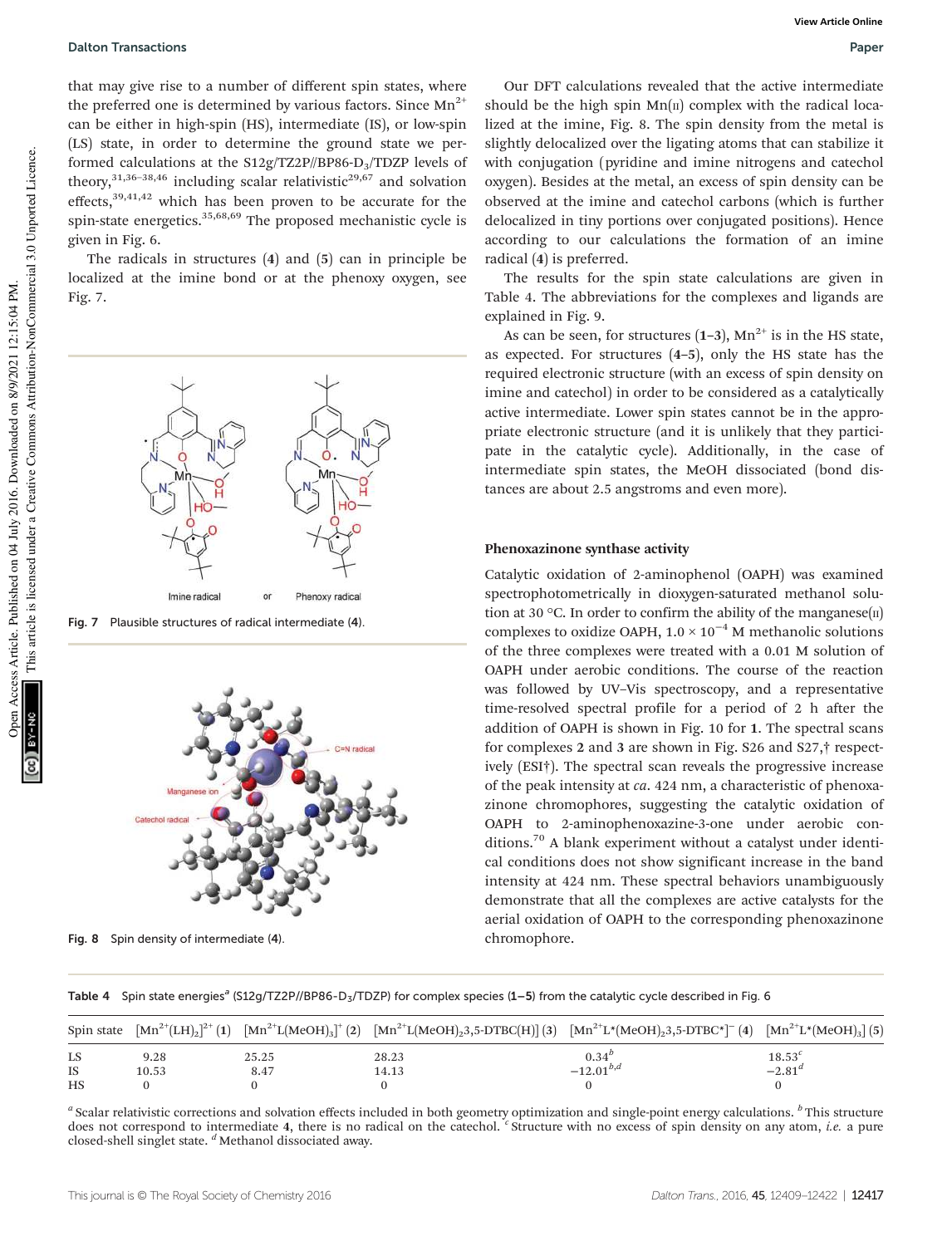

Fig. 9 The abbreviations for the complexes and ligands that are used in Table 4.



Fig. 10 UV–Vis spectral scans showing an increase in the phenoxazinone chromophore band at 420 nm after the addition of o-aminophenol (0.001 M) to a solution of complex 1 (1  $\times$  10<sup>-4</sup> M) in methanol at 25 °C. The spectra were recorded for a period of 2 h.

Reaction kinetics was performed to understand the extent of catalytic efficiency. For this purpose,  $1.0 \times 10^{-4}$  M solution of the complexes was treated with at least 10-fold excess of the substrate to follow the pseudo-first-order conditions. Kinetic studies were performed at a constant temperature of 25 °C, monitored with a thermostat under aerobic conditions. For a particular complex–substrate mixture, a time scan at the maximum band (424 nm) of 2-aminophenoxazine-3-one was carried out for a period of 20 min, and the initial rate was determined by linear regression from the slope of the absorbance versus time, and each experiment was performed thrice and the average values were noted. ESI-MS positive spectra of a 1:50 mixture of the complex 1 (most active) and  $o$ -aminophenol in methanol was recorded after 5 minutes of mixing, and the spectra are depicted in Fig. S28 (ESI†). The peak at  $m/z = 577.68$  (for 1) can be assigned to  $[MnL$ -(OAPH)]<sup>+</sup>, which is consistent with the rate saturation kinetics as discussed earlier. Other major peaks at  $m/z = 468.42$ , 415.45, 235.16 and 213.18 are assigned to  $[Mn(L)]^+$ ,  $[H(LH)]^+$ ,  $[Na(2-aminophenox [2-aminophenoxazine-3-one]H$ <sup>+</sup>, respectively. The initial rate of the reactions versus concentrations of the substrate plot shows rate saturation kinetics as depicted in Fig. S29–S34 (ESI†). This observation indicates that the reac-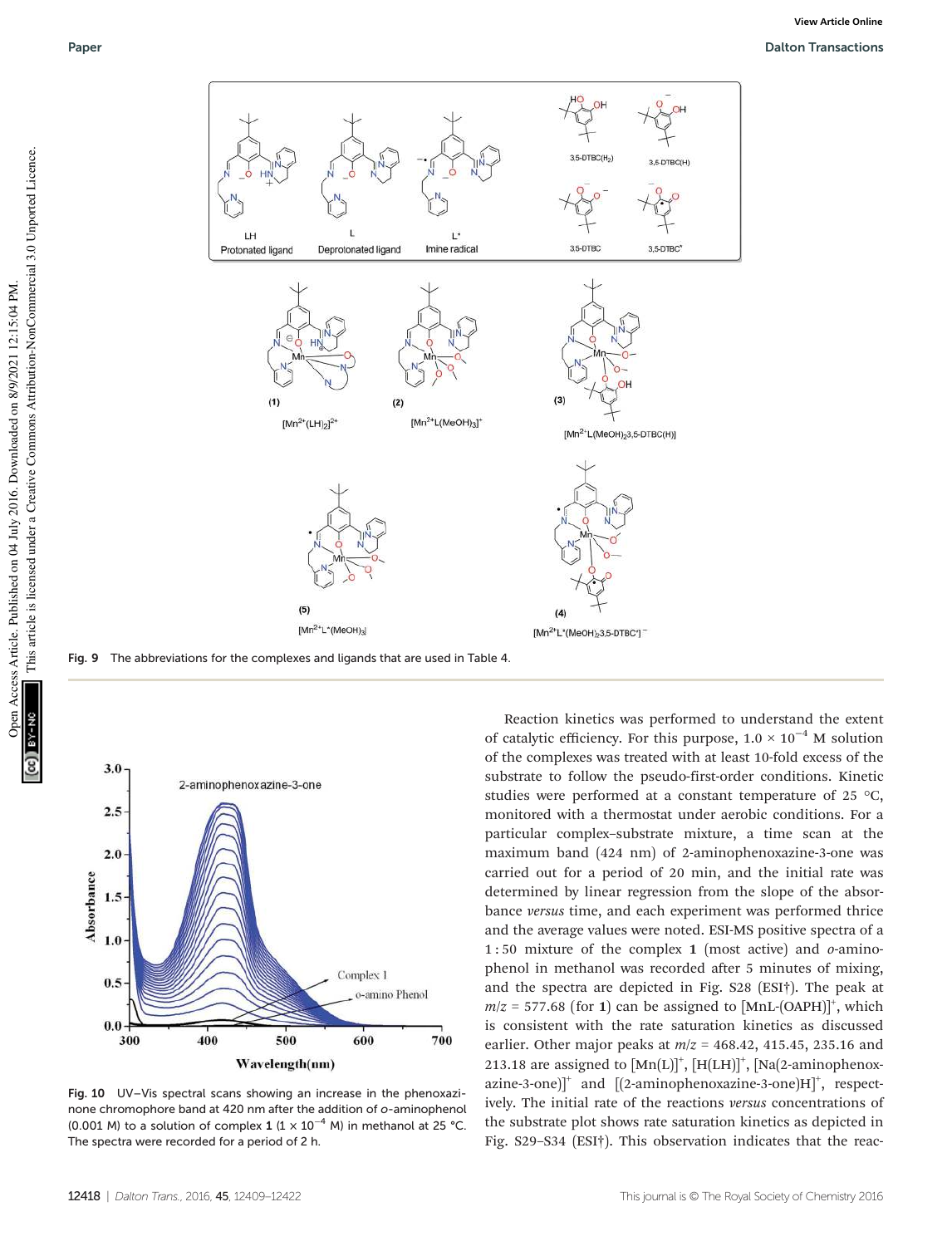tion proceeds through the formation of an intermediate complex–substrate adduct in a pre-equilibrium stage and that the irreversible substrate oxidation is the rate determining step of the catalytic cycle. This type of saturation rate dependency on the concentration of the substrate can be treated with the Michaelis–Menten model, which on linearization gives a double reciprocal Lineweaver–Burk plot to analyze the values of the parameters,  $V_{\text{max}}$ ,  $K_{\text{M}}$ , and  $k_{\text{cat}}$ . Analyses of the experimental data yielded the Michaelis binding constant  $(K_M)$ values of 3.39  $\times$  10<sup>-3</sup>, 3.55  $\times$  10<sup>-3</sup> and 3.34  $\times$  10<sup>-3</sup> M for 1-3, respectively, while the  $V_{\rm max}$  values of 3.85 × 10<sup>-6</sup>, 1.78 × 10<sup>-6</sup> and 3.97  $\times$  10<sup>-7</sup> M s<sup>-1</sup> for 1-3, respectively. The turnover number ( $k_{\text{cat}}$ ) value is obtained by dividing the  $V_{\text{max}}$  by the concentration of the complex used, and is calculated to be 138.62, 64.07 and 14.2  $h^{-1}$  for 1-3, respectively (Table 5). Table 6 represents the  $k_{\text{cat}}$  values for the oxidation of OAPH by previously reported catalyst transition metal complexes.<sup>11,49,60e,70,71</sup> Table 6 clearly suggests that our complexes belong to a highly efficient catalyst group. In cyclic voltammetric studies we did not get any indication of oxidation from  $Mn^H$  to  $Mn^H$  for both complexes 2 and 3. Therefore, it may be stated that both complexes are not oxidized during the oxidation of OAPH as proposed previously.70<sup>a</sup> However, both our complexes are able to catalyze the oxidation of OAPH. So there may be some new pathway that has been followed during catalytic oxidation of

Table 5 Kinetic parameters ( $V_{\text{max}}$ ,  $K_{\text{M}}$ ,  $K_{\text{cat}}$ ) of complexes 1–3 for the oxidation of OAPH

| Catalyst | $V_{\text{max}} (M s^{-1})$ | $K_{\mathbf{M}}(\mathbf{M})$ | $k_{\rm cat}$ $(h^{-1})$ |
|----------|-----------------------------|------------------------------|--------------------------|
|          | $3.85 \times 10^{-6}$       | $3.39 \times 10^{-3}$        | 138.62                   |
|          | $1.78 \times 10^{-6}$       | $3.55 \times 10^{-3}$        | 64.07                    |
|          | $3.97 \times 10^{-7}$       | $3.34 \times 10^{-3}$        | 14.2                     |



Fig. 11 EPR spectra of (i) complex 2 and (ii) 1 : 50 mixture of complex 2 and OAPH in methanol.

OAPH. In order to unveil that pathway we have performed an EPR experiment (Fig. 11). From the EPR experiment we have observed that the EPR signal of only complex 2 in methanol shows a six line spectrum as expected for the  $Mn^{\text{II}}$  system. However, the 1 : 50 mixture of complex 2 and OAPH exhibits a broad signal at  $g \approx 1.98$ . Comparing these two EPR spectra we can conclude that the six line spectrum of Mn<sup>II</sup> obtained from complex 2 is masked by a broad peak of the organic radical generated from complex 2 as reported earlier.<sup>72</sup> We have also proposed a probable mechanistic pathway of OAPH oxidation by complex 1 (Fig. 12). Generation of  $H_2O_2$  during the OAPH oxidation has been confirmed following the same procedure as mentioned previously in the Experimental section. Quantitative estimation of  $H_2O_2$  at different time intervals implies that nearly 2 mol of  $H_2O_2$  were shown to be produced per mole of OAPH oxidation (Fig. S35, ESI†). The result also supports our proposed mechanism for OAPH oxidation.

Table 6  $k_{cat}$  values for the phenoxazinone synthase like activity of different metal complexes previously reported

| Catalyst <sup>a</sup>                                                                                                   | Solvent    | $k_{\rm cat}$ $(h^{-1})$ | Ref.year     |
|-------------------------------------------------------------------------------------------------------------------------|------------|--------------------------|--------------|
| $(1)$ [Fe <sup>III</sup> Cl <sub>2</sub> (L <sup>5</sup> )]                                                             | <b>DMF</b> | 137                      | $71a^{2014}$ |
| $(2)\left[Co(L^{2})(N_{3})_{3}\right]$                                                                                  | Methanol   | 33.26                    | $71b^{2014}$ |
| (3) $[Co2(amp)2(\mu-imp)2Cl2]Cl2·2H2O$                                                                                  | Methanol   | 13.75                    | $11^{2013}$  |
| $(4)$ [Co(L <sup>1</sup> )Cl(H <sub>2</sub> O)]Cl·H <sub>2</sub> O                                                      | Methanol   | 13.68                    | $49^{2014}$  |
| $(5)$ $[Mn(L^{1})Cl_{2}]$                                                                                               | Methanol   | 11.90                    | $71c^{2014}$ |
| (6) $[Mn(L^2)Cl_2]$                                                                                                     | Methanol   | 9.66                     | $71c^{2014}$ |
| $(7)$ [Mn(L <sup>3</sup> )Cl <sub>2</sub> ]                                                                             | Methanol   | 8.20                     | $71c^{2014}$ |
| $(8)$ $[Mn(L^{4})Cl_{2}] \cdot H_{2}O$                                                                                  | Methanol   | 26.32                    | $71c^{2014}$ |
| $(9)$ [Fe(L <sup>1</sup> )Cl <sub>3</sub> ]                                                                             | Methanol   | 56                       | $71d^{2012}$ |
| $(10)$ [Mn(6'Me <sub>2</sub> indH)(H <sub>2</sub> O) <sub>2</sub> (CH <sub>3</sub> CN)](ClO <sub>4</sub> ) <sub>2</sub> | <b>DMF</b> | 2.93                     | $60e^{2008}$ |
| $(11)$ [Cu(hebmz) <sub>2</sub> ]                                                                                        | <b>DMF</b> | 29.7                     | $71e^{2005}$ |
| $(12)$ Mn(L <sup>1</sup> )Cl <sub>2</sub> ). 2MeOH                                                                      | Methanol   | 23.54                    | $70a^{2013}$ |
| $(13)$ [Mn(L <sup>2</sup> )Cl <sub>2</sub> ]                                                                            | Methanol   | 27.32                    | $70a^{2013}$ |

 ${}^{a}$ (1) HL<sup>5</sup> = 1,3-bis(5'-methyl-2'-thiazolylimino)isoindoline; (2) L<sup>2</sup> = (2-pyridylmethyl)(2-pyridylethyl)amine; (3) amp = 2-aminomethylpyridine;<br>imp = 2-iminomethylpyridine anion; (4) L<sup>1</sup> = *N,N*'-bis(pyridin-2-ylm (7)  $L^3$  = {2-[2-(6-methyl-pyridin-2-yl)-imidazolidin-1-yl]-ethyl}-(6-methyl-pyridin-2-ylmethylene)-amine; (8)  $L^4$  = hexahydro-1-(2-(tetrahydro-2- $(\mathrm{pyridin\text{-}2-yl})$ pyrimidin-(2H)-yl)ethyl)-2-(pyridin-2-yl)pyrimidine; (9) L $^1$  = N,N'-bis(2-methylbenzimidazolyl)pyridinediamide; (10) 6'Me<sub>2</sub>indH = 1,3bis(6′-methyl-2′-pyridylimino)isoindoline; (11) Hhebmz = 2-(α-hydroxyethyl)benzimidazole; (12) L<sup>1</sup> = pyridin-2-ylmethylene-[3-(2-pyridin-2-yl-tetrahydro-pyrimidin-1-yl)-propyl]-amine;  $(13)$  L<sup>2</sup> = N-(3-amino-propyl)-N'-(1-pyridin-2-yl-ethylidene)-propane-1,3-diamine.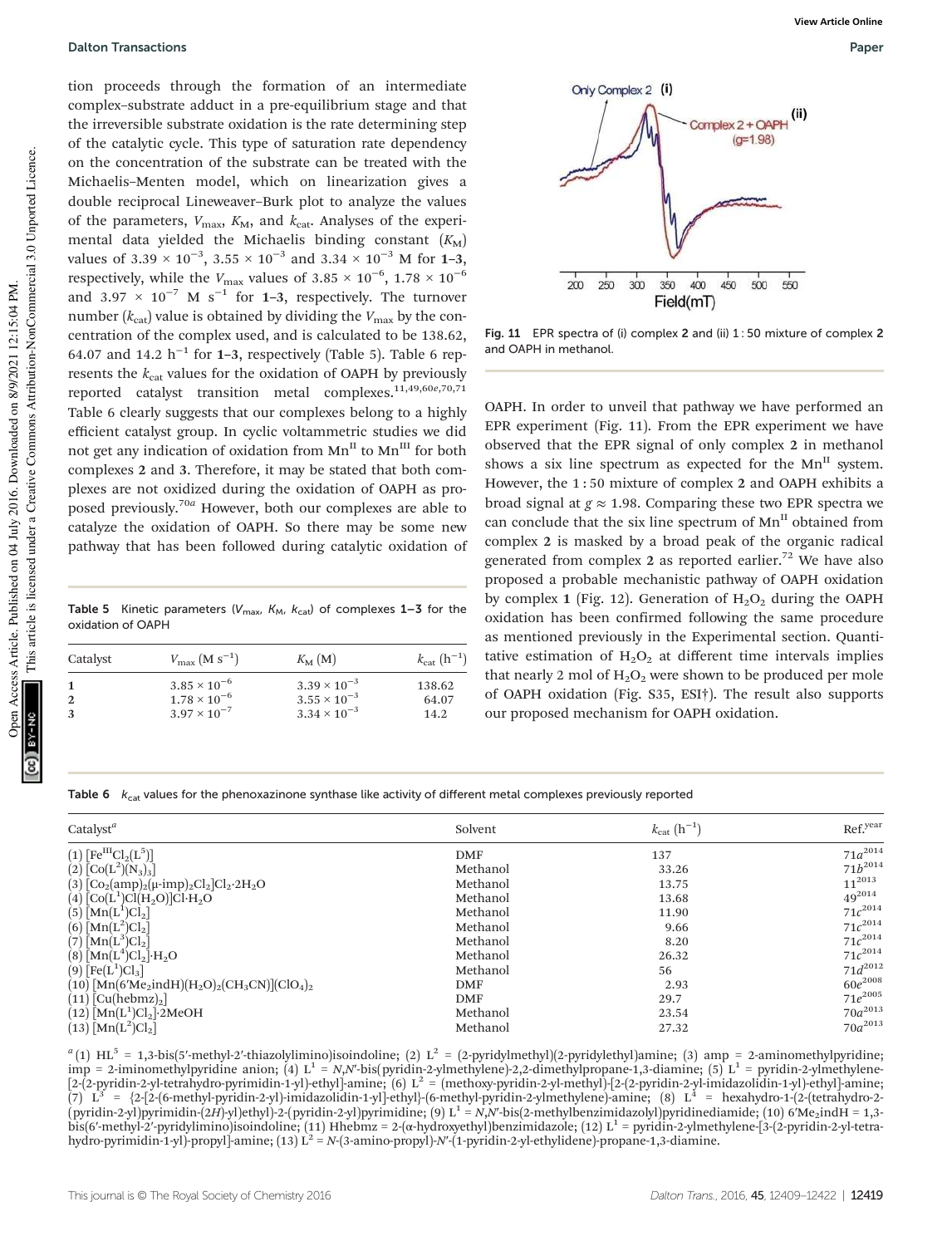

Fig. 12 Plausible mechanistic pathway showing the formation of 2-aminophenoxazine-3-one in which complex 1 is chosen as the model complex.

### Conclusion

Three mononuclear  $Mn(\pi)$  complexes of an "end-off" compartment ligand have been synthesized where the metal : ligand stoichiometry is unusually observed to be 1 : 2 in complex 1. All three complexes have been comprehensively structurally characterized by X-ray single crystal structural analyses. All three complexes have been utilized as a potential dioxygen activator to catalyze the aerobic oxidation of 3,5-DTBC and o-aminophenol as model substrates and thereby to exhibit catecholase-like and phenoxazinone synthase-like activities. All three complexes are highly active with different degrees *i.e.*  $1$  > 2 > 3 and the efficiency order has been rationalized in terms of effective positive charge on the complexes and metal–ligand bond lability. EPR and CV studies suggest that oxidation of catechol and  $o$ -aminophenol catalyzed by our  $Mn(\text{II})$  complexes are due to ligand bound radical generation rather than metal centered redox participation. Detailed DFT calculation on catechol oxidation is in favor of an imine bound radical instead of phenoxo radical formation as the basis of oxidation.

## References

1 E. Tsuchida and K. Oyaizu, Coord. Chem. Rev., 2003, 237, 213–228.

- 2 L. Canali and D. C. Sherrington, Chem. Soc. Rev., 1999, 28, 85–93.
- 3 J. Tisato, F. Refosco and F. Bandoli, Coord. Chem. Rev., 1994, 135, 325–397.
- 4 J. Adhikary, P. Chakraborty, S. Das, T. Chattopadhyay, A. Bauzá, S. K. Chattopadhyay, B. Ghosh, F. A. Mautner, A. Frontera and D. Das, Inorg. Chem., 2013, 52, 13442.
- 5 J. Adhikary, P. Kundu, S. Dasgupta, S. Mukherjee, S. Chattopadhyay, G. Aullón and D. Das, Polyhedron, 2015, 101, 93.
- 6 S. Anbu, M. Kandaswamy and B. Varghese, Dalton Trans., 2010, 39, 3823.
- 7 T. Ghosh, J. Adhikary, P. Chakraborty, P. K. Sukul, M. S. Jana, T. K. Mondal, E. Zangrando and D. Das, Dalton Trans., 2014, 43, 841.
- 8 V. K. Bhardwaj and A. Singh, Inorg. Chem., 2014, 53, 10731.
- 9 P. Chakraborty, J. Adhikary, B. Ghosh, R. Sanyal, S. K. Chattopadhyay, A. Bauzá, A. Frontera, E. Zangrando and D. Das, Inorg. Chem., 2014, 53, 8257.
- 10 A. Banerjee, A. Guha, J. Adhikary, A. Khan, K. Manna, S. Dey, E. Zangrando and D. Das, Polyhedron, 2013, 60, 102.
- 11 A. Panja and P. Guionneau, Dalton Trans., 2013, 42, 5068.
- 12 N. A. Rey, A. Neves, A. J. Bortoluzzi, C. T. Pich and H. Terenzi, Inorg. Chem., 2007, 46, 348.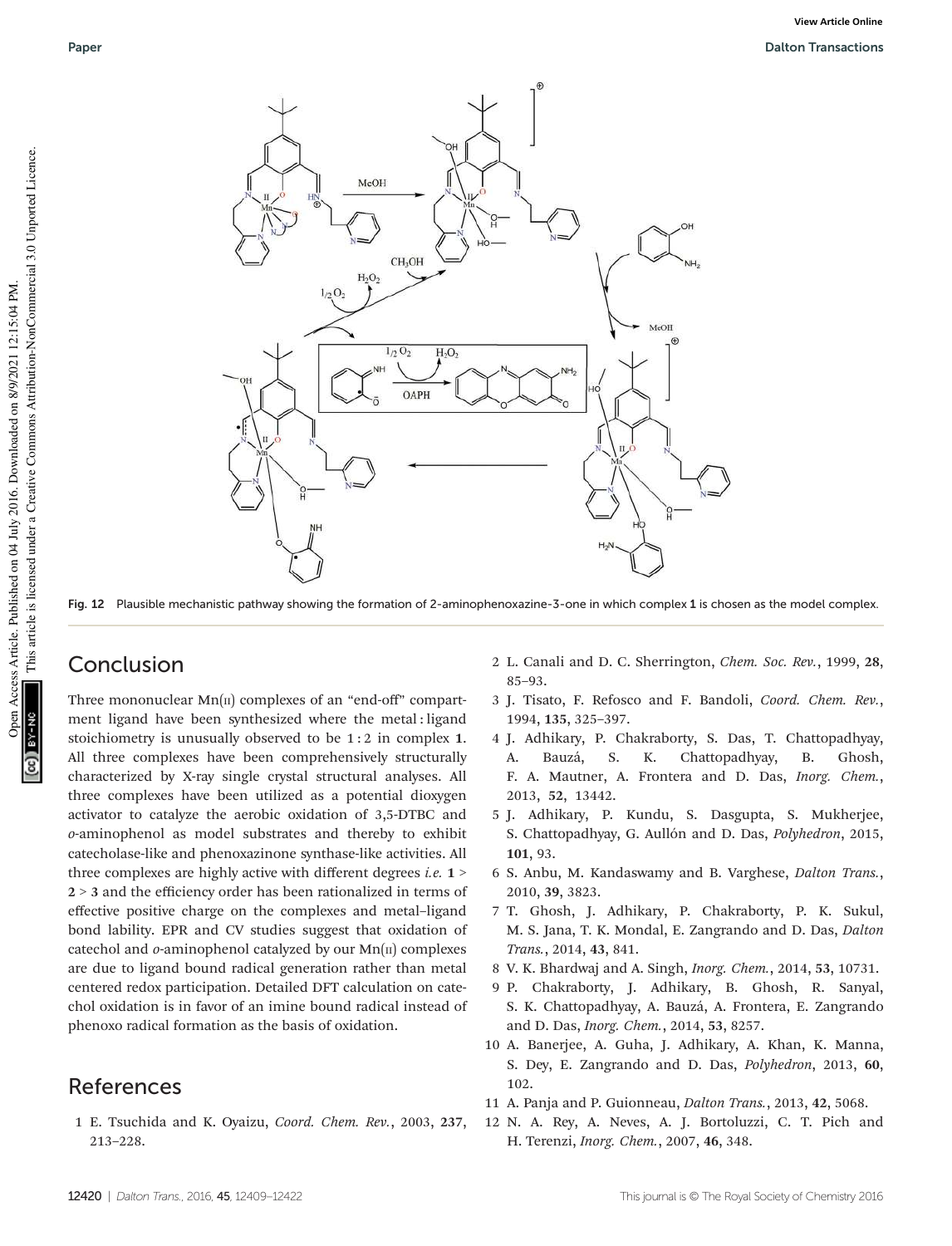- 13 R. Marion, M. Zaarour, N. A. Qachachi, N. M. Saleh, F. Justaud, D. Floner, O. Lavastre and F. Geneste, J. Biol. Inorg. Chem., 2011, 105, 1391–1397.
- 14 A. Banerjee, S. Sarkar, D. Chopra, E. Colacio and K. K. Rajak, Inorg. Chem., 2008, 47, 4023–4031.
- 15 (a) A. Biswas, L. K. Das, M. G. B. Drew, C. Diaz and A. Ghosh, Inorg. Chem., 2012, 51, 10111–10121; (b) K. Selmeczi, M. Réglier, M. Giorgi and G. Speier, Coord. Chem. Rev., 2003, 245, 191–201.
- 16 S. Mandal, J. Mukherjee, F. Lloret and R. N. Mukherjee, Inorg. Chem., 2012, 51, 13148–13161.
- 17 M. R. Mendoza-Quijano, G. Ferrer-Sueta, M. Flores-Álamo, N. Aliaga-Alcalde, V. Gómez-Vidales, V. M. Ugalde-Saldívara and L. Gasque, Dalton Trans., 2012, 41, 4985–4997.
- 18 M. Suzuki, H. Furutachi and H. Okawa, Coord. Chem. Rev., 2000, 105, 200–202.
- 19 P. A. Vigato and S. Tamburini, Coord. Chem. Rev., 2004, 248, 1717.
- 20 (a) I. A. Koval, P. Gamez, C. Belle, K. Selmeczi and J. Reedijk, Chem. Soc. Rev., 2006, 35, 814.
- 21 A. Sigel and H. Sigel, Manganese and Its Role in Biological Processes, in Metal Ions in Biological Systems, Marcel Dekker, New York, 2000, vol. 37.
- 22 (a) J. H. Whittaker, ref. 21; Chapter 18, pp. 587–611; (b) D. W. Yoder, J. Hwang and J. E. Penner-Hahn, ref. 21; Chapter 16, pp. 527–557; (c) M. H. Gold, H. L. Youngs and M. D. Sollewijn Gelpke, ref. 21; Chapter 17, pp. 559–586; (d) L. Que Jr. and M. F. Reynolds, ref. 21; Chapter 15, pp. 505–525; (e) C. W. Hoganson and G. T. Babcock, ref. 21; Chapter 19, pp. 613–656; (f) K. N. Ferreira, T. M. Iverson, K. Maghlaoui, J. Barber and S. Iwata, Science, 2004, 303, 1831–1838.
- 23 V. L. Pecoraro and W.-Y. Hsieh, ref. 21; Chapter 14, pp. 429–504.
- 24 (a) V. L. Pecoraro, M. J. Baldwin and A. Gelasco, Chem. Rev., 1994, 94, 807–826; (b) A. J. Wu, J. E. Penner-Hahn and V. L. Pecoraro, Chem. Rev., 2004, 104, 903–938; (c) P. Chakraborty, I. Majumder, K. S. Banu, B. Ghosh, H. Kara, E. Zangrando and D. Das, Dalton Trans., 2016, 45, 742–752.
- 25 (a) G. M. Sheldrick, Acta Crystallogr., Sect. A: Fundam. Crystallogr., 2008, 64, 112–122; (b) G. M. Sheldrick, Acta Crystallogr., Sect. C: Cryst. Struct. Commun., 2015, 71, 3–8.
- 26 (a) E. Monzani, L. Quinti, A. Perotti, L. Casella, M. Gullotti, L. Randaccio, S. Geremia, G. Nardin, P. Faleschini and G. Tabbi, Inorg. Chem., 1998, 37, 553–562; (b) E. Monzani, G. Battaini, A. Perotti, L. Casella, M. Gullotti, L. Santagostini, G. Nardin, L. Randaccio, S. Geremia, P. Zanello and G. Opromolla, Inorg. Chem., 1999, 38, 5359– 5369.
- 27 J. Ackermann, F. Meyer, E. Kaifer and H. Pritzkow, Chem. Eur. J., 2002, 8, 247–258.
- 28 E. Monzani, L. Quinti, A. Perotti, L. Casella, M. Gullotti, L. Randaccio, S. Geremia, G. Nardin, P. Faleschini and G. Tabbi, Inorg. Chem., 1998, 37, 553–562.
- 29 G. te Velde, F. M. Bickelhaupt, E. J. Baerends, C. Fonseca Guerra, S. J. A. van Gisbergen, J. G. Snijders and T. Ziegler, Chemistry with ADF, J. Comput. Chem., 2001, 22, 931–967.
- 30 E. J. Baerends, J. Autschbach, A. Bérces, J. A. Berger, F. M. Bickelhaupt, C. Bo, P. L. de Boeij, P. M. Boerrigter, L. Cavallo, D. P. Chong, L. Deng, R. M. Dickson, D. E. Ellis, M. van Faassen, L. Fan, T. H. Fischer, C. Fonseca Guerra, S. J. A. van Gisbergen, J. A. Groeneveld, O. V. Gritsenko, M. Grüning, F. E. Harris, P. van den Hoek, C. R. Jacob, H. Jacobsen, L. Jensen, E. S. Kadantsev, G. van Kessel, R. Klooster, F. Kootstra, E. van Lenthe, D. A. McCormack, A. Michalak, J. Eugebauer, V. P. Nicu, V. P. Osinga, S. Patchkovskii, P. H. T. Philipsen, D. Post, C. C. Pye, W. Ravenek, P. Romaniello, P. Ros, P. R. T. Schipper, G. Schreckenbach, J. G. Snijders, M. Solà, M. Swart, D. Swerhone, G. teVelde, P. Vernooijs, L. Versluis, L. Visscher, O. Visser, F. Wang, T. A. Wesolowski, E. M. van Wezenbeek, G. Wiesenekker, S. K. Wolff, T. K. Woo, A. L. Yakovlev and T. Ziegler, 2013.01, SCM, Amsterdam, 2013.
- 31 E. van Lenthe and E. J. Baerends, J. Comput. Chem., 2003, 24, 1142–1156.
- 32 M. Swart and J. G. Snijders, Theor. Chem. Acc., 2003, 110, 34–41, Erratum: M. Swart and J. G. Snijders, Theor. Chem. Acc., 2003, 111, 56.
- 33 M. Swart and F. M. Bickelhaupt, J. Comput. Chem., 2008, 29, 724–734.
- 34 M. Swart and F. M. Bickelhaupt, Int. J. Quantum Chem., 2006, 106, 2536–2544.
- 35 M. Swart, Chem. Commun., 2013, 49, 6650–6652.
- 36 A. D. Becke, Phys. Rev. A, 1988, 38, 3098–3100.
- 37 J. P. Perdew, Phys. Rev. B: Condens. Matter, 1986, 33, 8822– 8824.
- 38 S. Grimme, J. Antony, S. Ehrlich and H. Krieg, J. Chem. Phys., 2010, 132, 154104.
- 39 A. Klamt and G. Schuurmann, J. Chem. Soc., Perkin Trans. 2, 1993, 799–805.
- 40 A. Klamt and V. Jonas, J. Chem. Phys., 1996, 105, 9972– 9981.
- 41 A. Klamt, J. Chem. Phys., 1995, 99, 2224–2235.
- 42 C. C. Pye and T. Ziegler, Theor. Chem. Acc., 1999, 101, 396– 408.
- 43 M. Swart, E. Rösler and F. M. Bickelhaupt, Eur. J. Inorg. Chem., 2007, 23, 3646–3654.
- 44 E. van Lenthe, A. Ehlers and E.-J. Baerends, J. Chem. Phys., 1999, 110, 8943–8953.
- 45 E. van Lenthe, E. J. Baerends and J. G. Snijders, J. Chem. Phys., 1994, 101, 9783–9792.
- 46 E. van Lenthe, E. J. Baerends and J. G. Snijders, J. Chem. Phys., 1993, 99, 4597–4610.
- 47 M. Swart, Chem. Phys. Lett., 2013, 580, 166–171.
- 48 C. Mukherjee, T. Weyhermuller, E. Bothe, E. Rentschler and P. Chaudhuri, Inorg. Chem., 2007, 46, 9895.
- 49 A. Panja, Polyhedron, 2014, 80, 81.
- 50 K. Nakamoto, Infrared and Raman Spectra of Inorganic and Coordination Compounds, Wiley, New York, 3rd edn, 1978.